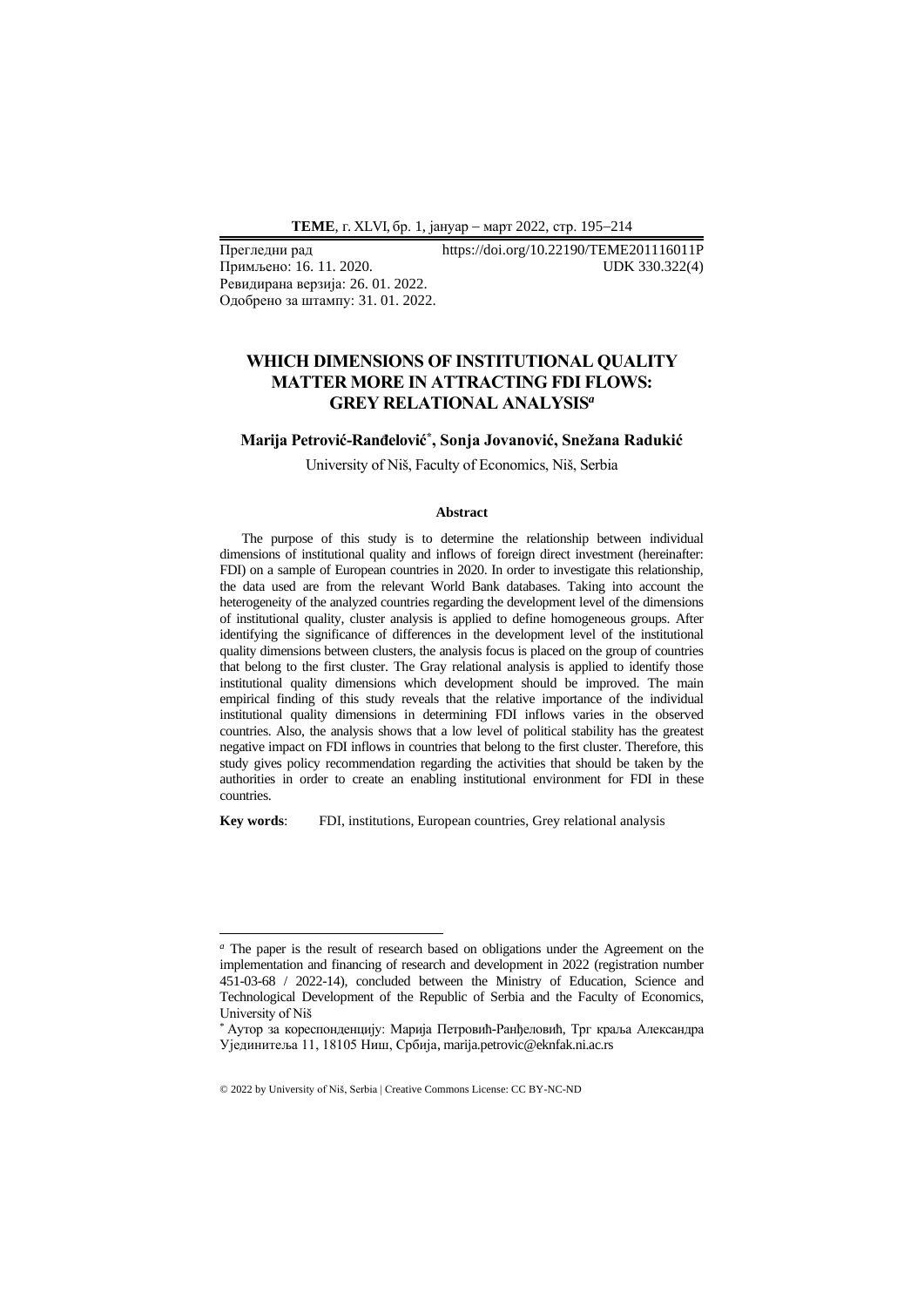# **КОЈЕ ДИМЕНЗИЈЕ ИНСТИТУЦИОНАЛНОГ КВАЛИТЕТА СУ ВАЖНИЈЕ У ПРИВЛАЧИВАЊУ СДИ ТОКОВА -** *GREY* **РЕЛАЦИОНА АНАЛИЗA**

### **Апстракт**

Сврха овог рада је да утврди однос између појединачних димензија институционалног квалитета и прилива страних директних инвестиција (у даљем тексту: СДИ) на узорку европских земаља у 2020. години. У циљу испитивања ове повезаности, коришћени су подаци из релевантних база података Светске банке. Имајући у виду хетерогеност анализираних земаља у погледу нивоа развијености димензија институционалног квалитета, примењена је кластер анализа како би се дефинисале хомогене групе. Након идентификовања значајности разлике у развијености димензија институционалног квалитета између кластера, у анализи је акценат стављен на групу земаља које припадају првом кластеру. Grey релациона анализа примењена је да би се идентификовале оне димензије институционалног квалитета чији развој треба побољшати. Главни емпиријски налаз ове студије открио је да релативни значај индивидуалних димензија квалитета институција у одређивању прилива СДИ варира у посматраним земљама. Такође, анализа је показала да низак ниво политичке стабилности има највећи негативан утицај на прилив СДИ у земље које припадају првом кластеру. Према томе, ова студија даје препоруке у вези активности које би надлежни државни органи требало предузети како би се створило повољно институционално окружење за СДИ у овим земљама.

**Кључне речи**: СДИ, институције, европске земље, Grey релациона анализа.

### *INTRODUCTION*

The institutional quality is found in the focus of mainstream economics in explaining differences in economic development between the countries since the late 1990s (Benassy-Quere, Coupet, & Mayer, 2005) when the researchers achieve a consensus that the weak institutions are the main cause of economic problems the developing economies face (Chang 2011). In particular, the empirical study of Acemoglu, Johnson and Robinson (2005) points out the importance of the institutional factor, the so-called social infrastructure in determining the economic performance of countries.

Above all, with the beginning of the transition process in the former socialist countries of Central and Eastern Europe towards a market economy in the early 1990s, the role of building an efficient institutional framework in fostering economic growth and accelerating the comprehensive socio-economic reforms was recognized. At the same time, the role of institutions in determining the FDI inflows in developing economies is becoming an inevitable trend in research efforts to explain the FDI location determinants. As a result, the investigation of institutions-FDI nexus becomes an increasingly relevant area of research.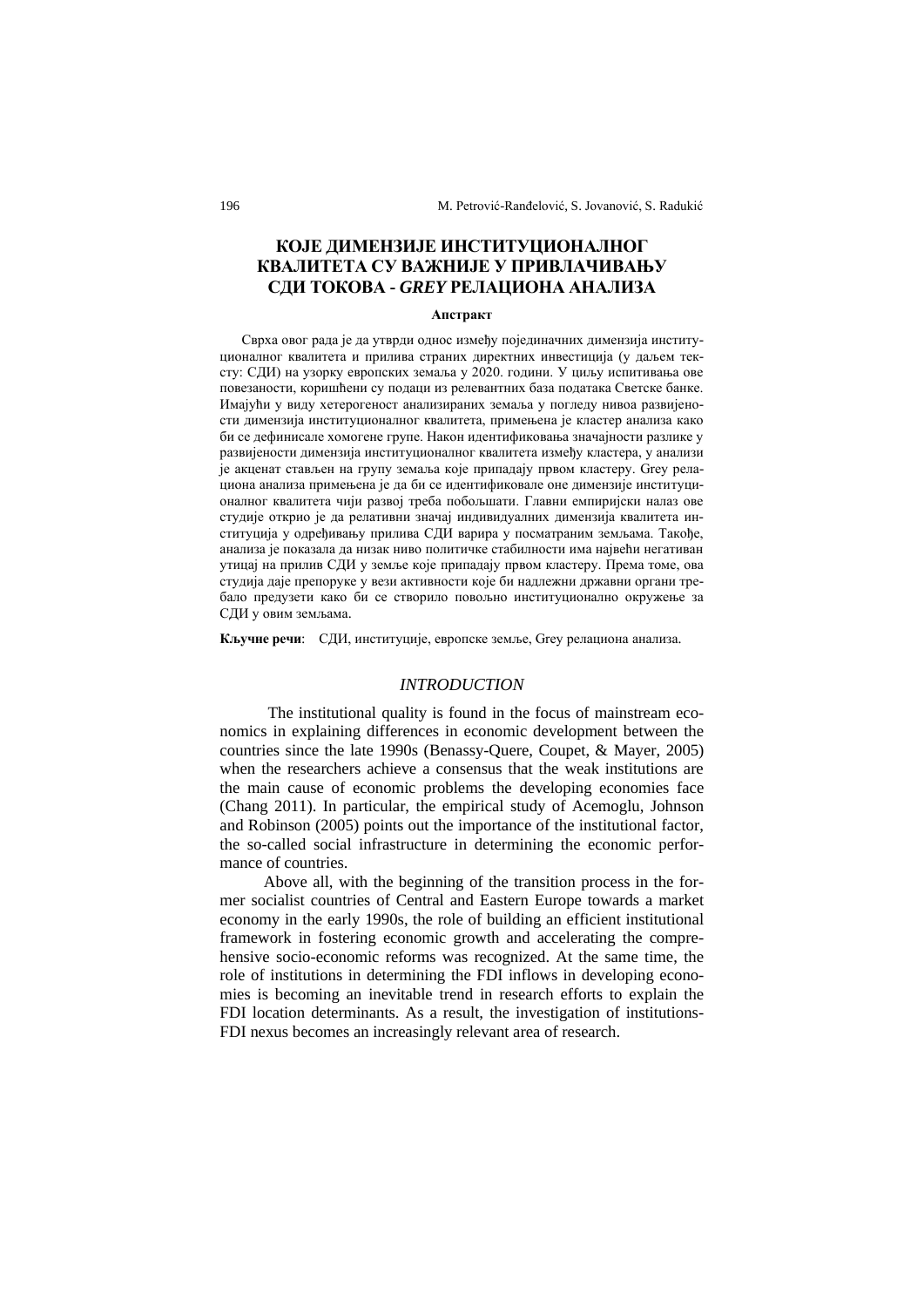Since FDI are an important determinant on the economic growth and development of many countries, the literature often stresses that the full development benefits of FDI can be achieved only by assuming the existence of such an institutional framework that not only enables their efficient absorption, but also acts as an incentive to FDI inflows. Moreover, institutional quality is an important determinant of macroeconomic stability and private sector development (Ferreira & Ferreira, 2016: 22).

According to Vittorio and Marani (2006: 17), well-developed institutions are one of the most important determinants in attracting FDI flows through three channels: by improving factor productivity, by reducing the transaction costs, such as corruption-related costs, and by increasing the predictability of the investment environment. Also "the FDI-promoting effect of good institutions might be an important channel of their overall effect on growth and development" (Benassy-Quere et al., 2005: 9).

In this regard, Jude and Levieuge (2014) indicate the existence of a certain threshold level of institutional quality below which the absorption of the positive FDI effects on economic growth is not possible. To gain the benefits of FDI-led economic growth, measures aimed at improving the institutional environment should precede policies to attract FDI in the host country. Similarly, Brahim and Rachdi (2014) found that only in the countries with good institutions FDI has positive impact on economic growth. These authors conclude that the public authority efforts just below a certain threshold level value for certain institutional environment indicators, such as Investment profile, Democratic Accountability and Government stability (0.006, 0.206 and 0.206, respectively) will result in a sharp increase of the elasticity of FDI induced growth. Besides, the study conducted by Trojette (2016) indicates that institutional threshold for channeling the FDI positive growth impact increases as the quality of institutions becomes better.

To the best of the authors' knowledge, only one of the previous studies, the study of Victoria and Martin (2018), examine the relationship between these two variables in the case of European countries. Therefore, the aim of this paper is to examine the dispersion in the institutional quality development in European countries and the sensitivity of inward FDI flows to the level of development of individual institutional quality dimensions in the observed countries.

After these introductory considerations, this paper is organized as follows: section two provides literature review of the most influential empirical studies regarding the relationship between FDI and institutions. Section three presents data sources and methodology used in this research, followed by the discussion of the empirical results. Finally, the last section, alongside with the concluding remarks, provides policy recommendations and the priority directions for future research.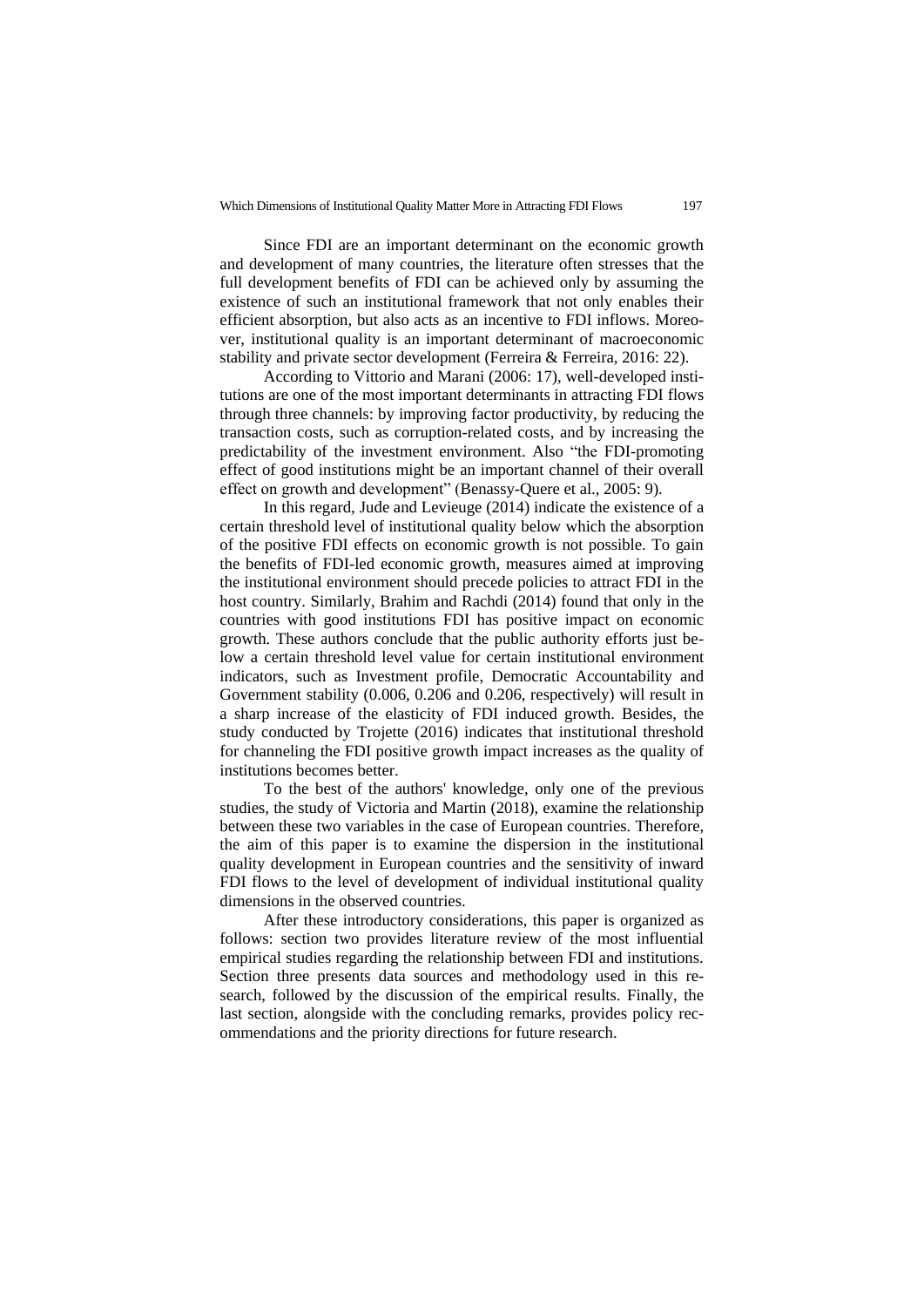### *1. LITERATURE REVIEW*

The existing empirical literature on the relationship between institutions and FDI flows does not offer a unique attitude on the importance of this factor in determining inward FDI flows. The results of empirical research on the relationship between these two variables differ depending on the starting base in the selection of variables for measuring the impact of the institutional quality on the FDI inflows, as well as the applied methodology for the assessment of institutional quality.

From the aspect of the variables used as proxies for institutional quality to measure the impact of institutional quality on FDI flows, the empirical literature on the institutions-FDI nexus can be divided in three groups of research. The first group consists of those studies that provide the evidence on the impact of individual institutional quality dimensions on FDI inflows. The second group, consisting of a relatively small number of studies, focused on the research of the importance of institutions in a broader sense to determine the FDI inflows, employing a variety of institutional set of indicators (as discussed in Acemoglu, Johnson, & Robinson, 2003; North, 1991). And finally, the third group of studies concentrated towards examining the impact of institutional quality composite index on FDI inflows. Since in our research we use six variables as a proxy for institutional quality, this research paper provides an analysis of relevant studies on the relationship between FDI inflows and certain aspects of institutional quality will be performed.

Although some studies neglect the existence of positive FDIinstitution nexus (see Bellos & Subasat, 2012; Nondo, Kahsai, & Hailu, 2016), it has been confirmed in a relatively large number of empirical studies.

By analyzing the relevant empirical literature, it was found that one of the first variables used as a proxy for institutional quality in the investigation of institution-FDI nexus was political stability. Among the earliest studies on this issue, we highlight the study conducted by Levis (1979). He examines the relationship between the political instability and FDI flows in developing countries, and finds that political stability is an important, but not the primary determinant of the FDI flows. Similarly, Root and Ahmed (1979) find that those developing countries that achieve comparatively high growth rates and per capita GDP, and have good infrastructure conditions and a high degree of political stability also achieve a greater FDI inflow in the manufacturing sector. Also, Schneider and Frey (1985) find that the political instability significantly reduces the FDI inflows in a group of 80 less developed countries. Political instability creates uncertainty regarding the realization of future income (Bailey, 2018) and, on that basis reduces the attractiveness of a potential host country for FDI inflows.

The level of corruption as a proxy for national institutional quality is also used as a significant variable in the investigation institution-FDI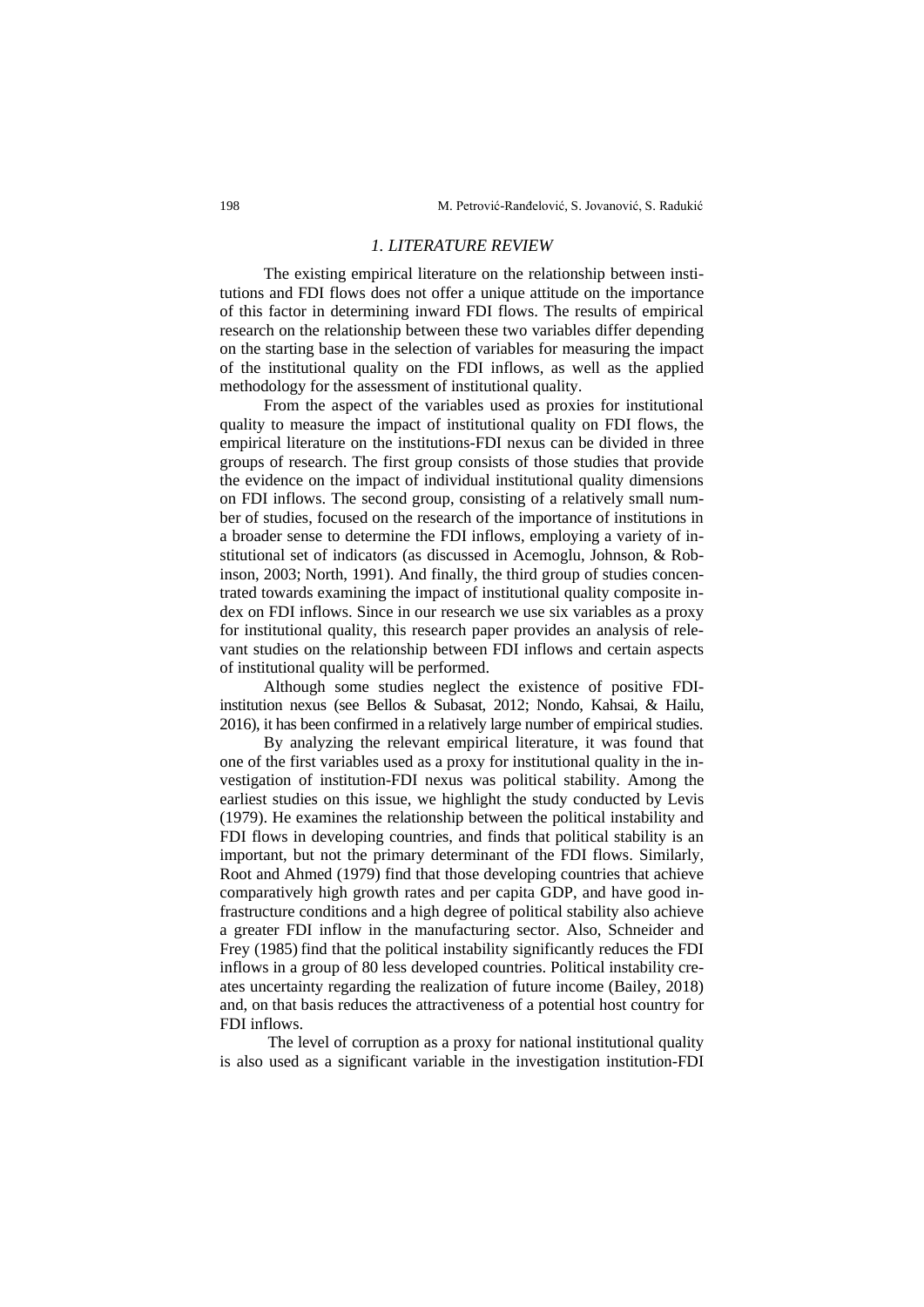nexus. As a cancerous social disease (Park, 2003), the high level of corruption worsens the quality of institutional infrastructure and destimulates the foreign investors' decisions to undertake FDI (Wei, 2000).

The high level of corruption increases operational inefficiency (Habib & Zurawicki, 2002), and deviates the investors' decision to other cheaper investment locations. Host countries with high levels of corruption are desirable destinations for FDI because: a high level of corruption increases the cost of investment, due to less transparency of local bureaucracy (Smarzynska & Wei, 2002), since "foreign investors have to pay extra costs in the form of bribes in order to get licenses or government permits to conduct investment" (Al-Sadig, 2009: 269). These extra costs, according to Li and Ferreira (2011), represent additional transaction costs that encourage foreign investors to avoid any formal relationship with government.

The level of corruption is closely associated with the rule of law, whereas in those economies where contract enforcement quality, property rights protection and legal system quality are weak, the corruption rises. In this case, uncertain and non-transparent business environment is created (Drabek & Payne, 2002), which reduces the expected profitability of investment projects by increasing transaction costs and on that basis, creates a barrier for larger FDI inflow (Kinoshita & Campos, 2004). According to Knack and Keefer (1995), strong legal institutions that protect property rights impel the larger FDI inflows in the host country and provide full absorption on the growth enhancing effects of institutions. In other words, strong property rights protection contributes not only in terms of attracting the larger quantum of FDI inflows, but also regarding efficient resource allocation, as confirmed by the study of Globerman and Shapiro (2003).

Regarding the voice and accountability indicator, in the available empirical literature there is some disagreement as to whether the higher FDI inflow is realized in democratic or in autocratic political systems. Asiedu and Lien (2011) noted that one of the reasons that explain the tendency of multinational corporations to undertake FDI in autocratic countries is the lack of control system and verification of persons responsible for the execution of public functions by the electorates, as is the case in democratic systems. In cases where there is no democratic control of the concept and conduct of economic policy, undertaking the FDI in autocratic countries represents a profitable alternative, since MNCs realize greater benefits in the form of investment incentives or lower labor costs, due to the lack of union that protect workers' rights. Among the first authors who questioned the validity of the assumption that democratic political systems attract smaller volume of inward FDI flows is Jensen (2003). He argues that the FDI inflows are 70 percent higher in democratic political systems than in autocratic countries. These results are in line with the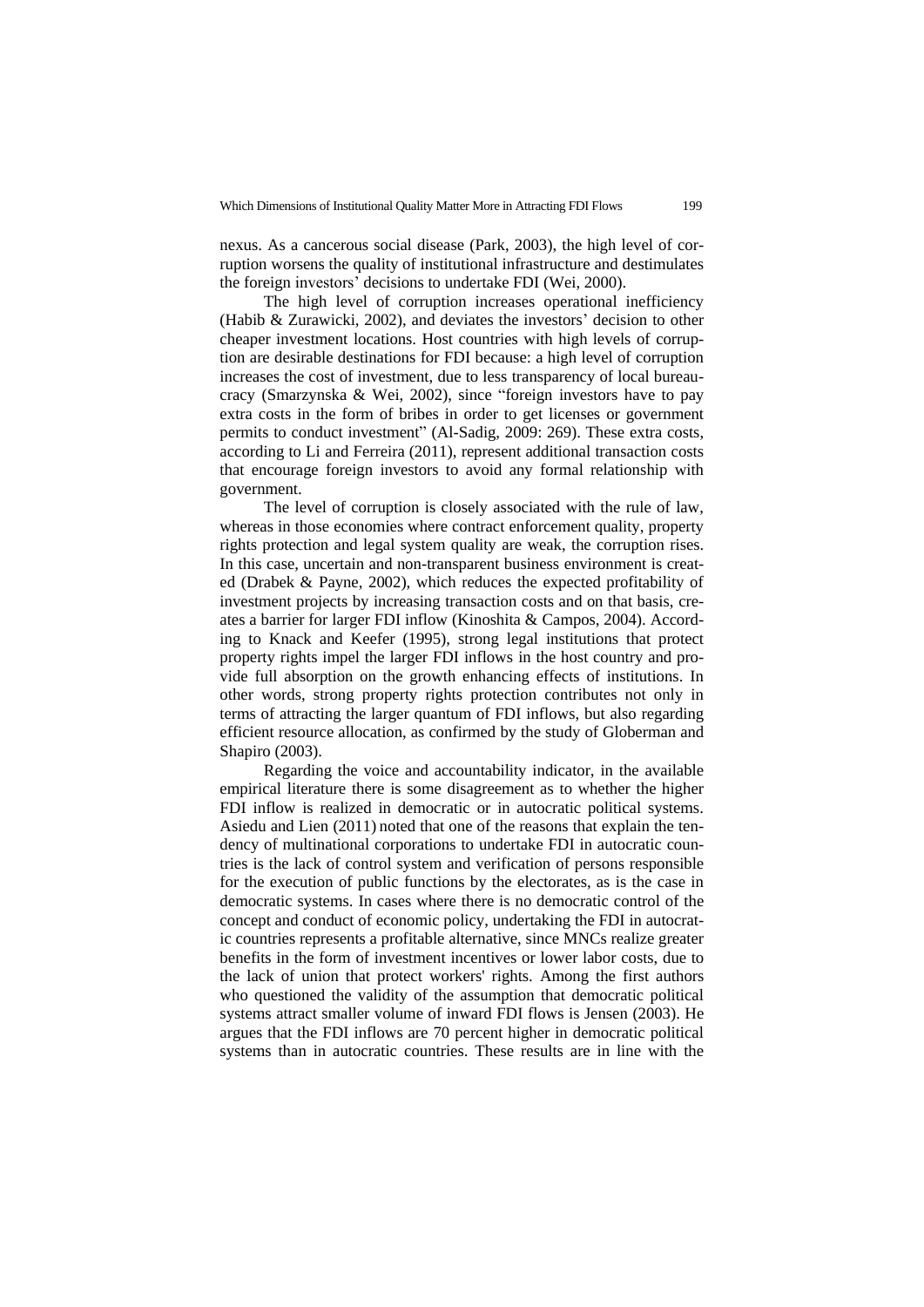study of Harms and Urpsrung (2001) who reject the 'political repression boosts FDI' hypothesis, suggesting that the MNCs are attracted more with investment opportunities in those countries where there is a high degree of civil liberties and political freedom.

Government effectiveness has been used in the study of Globerman, [Shapiro and](https://www.emeraldinsight.com/author/Shapiro%2C+Daniel) Tang (2006) as an indicator of institutional quality. They suggest that good governance encourages the FDI inflow indirectly, by creating favorable business opportunities. The high level of political capacity of host country government in conducting the open door policy signalizes to the potential foreign investors that there exists strong policy commitment for the profitable investment project realization (Coan & Kugler, 2008), while restrictive policy (such as nationalization of the foreign affiliation assets in the host country) closes the door for FDI inflows (UNCTAD, 1998: 91).

Finally, in the modern market systems the state is attributed, inter alia, the regulatory function in all those areas where the market mechanism fails to work efficiently, or where the state has an interest regarding the conditions under which economic activity takes place. The impact of regulatory institutions on the FDI inflows highly depends on the "laws and policies enacted and enforced and on the way firms respond" (Holmes, Miller, Hitt, & Salmador, 2012: 10). However, as noted by Cuervo-Cazurra and Genz (2008) foreign investors matter more for regulatory quality rather than the level of imposed regulations. That is, in a highly regulated country, the risk and uncertainty of doing business is lower than in the poorly designed regulatory settings. This is confirmed in a study of Kaditi (2010).

Starting with an assumption that institutions-FDI nexus differs across countries, Kurul (2017) expresses doubt regarding the findings of numerous studies that showed the existence of a linear relationship between institutions and FDI. He goes a step further in research and finds that below a certain threshold value of 0.40 the institutional quality variable has no role in determining FDI inflows. This directly indicates that the relationship between FDI and institutions is not linear and that the above identified critical value, FDI showed exceptional sensitivity to changes in the quality of institutions.

## *2. DATA SOURCES AND METHODOLOGY*

The empirical research of the relationship between institutions and FDI inflows had been intensified after the 1990s, when a cross-national statistical empirical material on the set of institutional variables was ascertained and the methodology for comparing countries according to the degree of achieved institutional quality developed. This allowed us to obtain the opinion on the institutions-FDI nexus, as well as to more clearly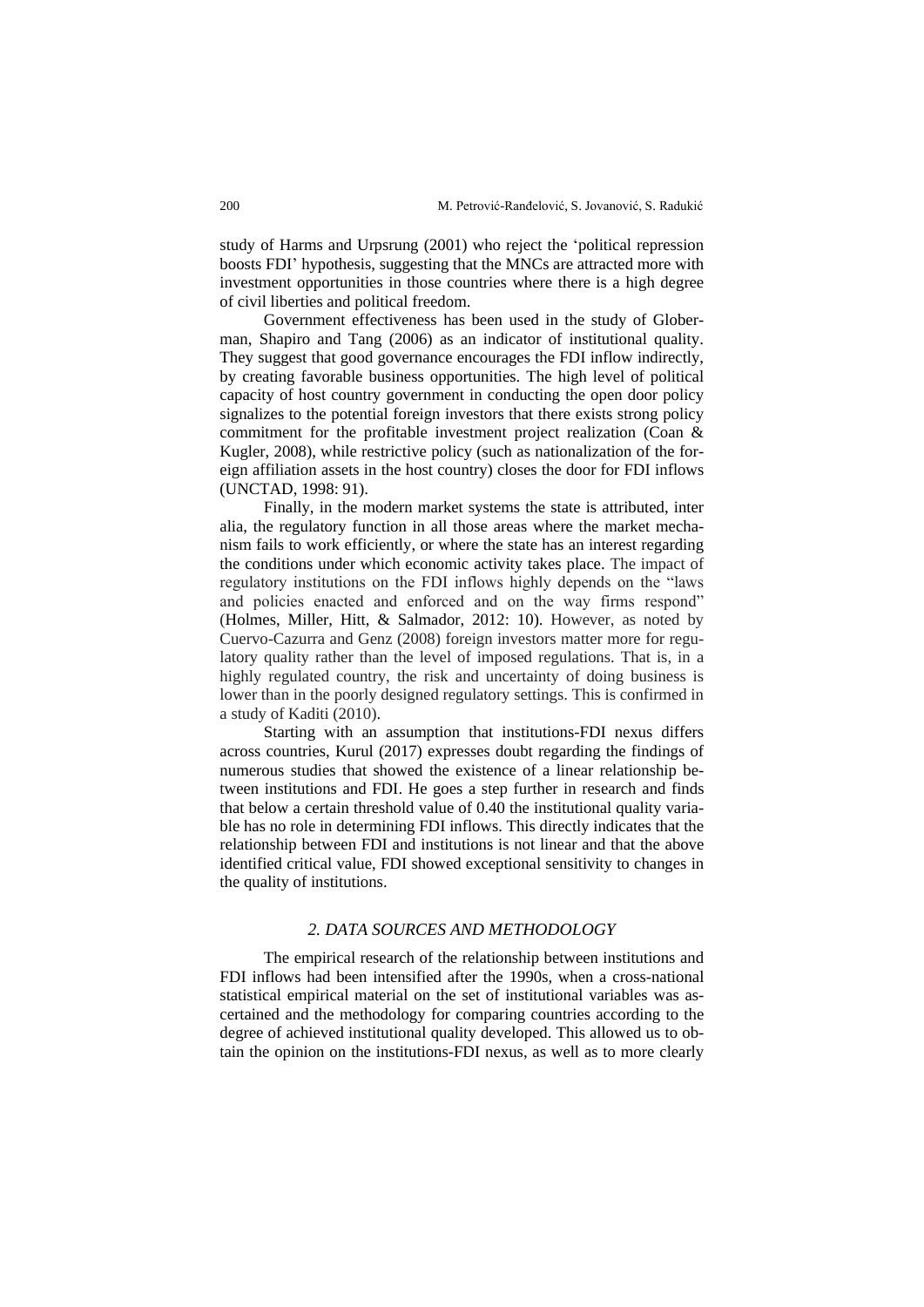determine the role of institutional determinants in determining FDI inflows. Also, this has provided the opportunity to statistically ascertain the influence of institutional quality on FDI inflows and based on the empirical results make recommendations to policy makers regarding the activities for the improvement of institutional quality in order to encourage FDI inflows.

The objective of this paper is to examine the development level of individual dimensions of institutional quality and their relationship with the FDI inflows for 42 European countries in 2020. Therefore, the following hypotheses have been established.

*H1*: European countries are very heterogeneous in terms of institutional quality; while EU member states achieve the best performances.

*H2*: The relation between the development level of individual institutional quality dimensions and FDI inflows determine the importance of individual dimensions in achievement targeted levels of institutional quality.

The data from World Development Indicators (for FDI) and Worldwide Governance Indicators (for institutional variables) were employed for the validation of the starting hypotheses. In this study, the dependent variable is net FDI inflows as percentage of GDP (FDI) as the proxy measure of the FDI. There are numerous reasons, well established in the existing empirical literature on FDI, in favor of using this relative measure of FDI rather than absolute measure (net FDI inflows) (see Lewis, 2008). First, the scale effects, that is, the effects of the country size are placed under control by selection of the relative measure (Kurul & Yalta, 2017). Second, as noted by Lewis (2008), in host countries that are not desirable investment destinations, FDI not only plays a small role in the economy, but also the ratio of FDI net inflows to GDP tends to be lower. Thus, using absolute measures may blur the picture regarding the role that FDI plays in the economy of the host country.

The question is how to measure the quality of institutions. This task becomes especially challenging, because at the country level, there is no comprehensive data set that covers all aspects of an institution (Economides & Egger, 2009). There are numerous indicators of the quality of the institutional environment that, depending on the types of institutions, can be classified into different categories. For the purpose of this study, a set of six measurable governance indicators, developed by Kaufmann, Kraay and Mastruzzi (2010) and included in the World Bank's Governance Indicators database, have been used: Voice and Accountability (VA), Political Stability and Absence of Violence/Terrorism (PV), Government Effectiveness (GE), Regulatory Quality (RQ), Rule of Law (RL), Control of Corruption (CC). These six indicators capture various aspects of institutional quality. The first two are related to the political institutions, the second two are related to the economic, while the last two are related to the administrative setting. Although each of these indicators serves to give a full explanation of the various aspects of the same phenomenon,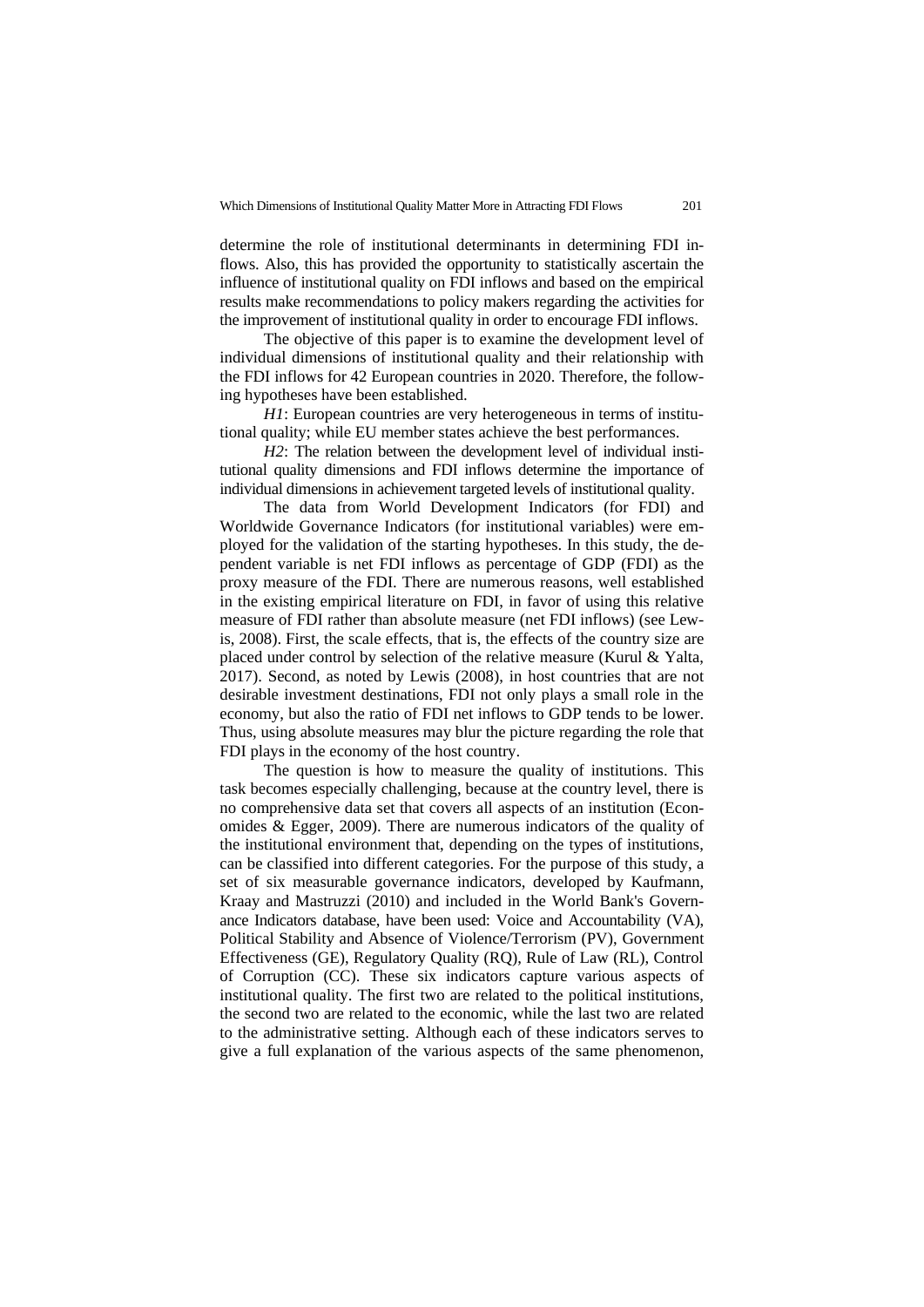they are not mutually exclusive, but support each other, because they are situated in the relationships of interconnection and mutual dependence (Globerman & Shapiro, 2002; Mauro, 1995). For example, more efficient governance can potentially contribute to the improvement of the regulatory environment, while the high level of rule of law can reduce corruption. Finally, all together, they can contribute to the increase of the level of economic development. The analysis in this study was based on the value of institution independent variables measured in percentile rank terms, ranging from 0 (lowest) to 100 (highest).

In order to prove the above assumptions, the following methods were applied: cluster analysis, Kruskal-Vallis test, and Grey relational analysis (GRA). Cluster analysis is a method of multivariate analysis used in data classification, in this case in the grouping of countries in homogeneous groups. In order to test whether there are statistically significant differences in the average values of the institutional quality dimensions between homogeneous groups of countries obtained by applying cluster analysis, the non-parametric alternative to the analysis of variance, named Kruskal-Vallis test, has been applied.

GRA is applied for the purpose of comparing the institutional development level of the national economy. The application of this analysis is especially significant in circumstances where there is no sufficiently precise and clear information about the observed category. "GRA is a quantitative analysis to explore the similarity and difference of development trends among elements used to measure the relation among elements" (Huang & Lin 2009: 1132). The essence of this analysis is the relationship between two series. This analysis will serve as the basis for providing recommendations to the policy makers in which direction their activities should be directed in order to improve the individual dimensions of institutional quality.

The basis of this analysis represents the calculation of Grey relational coefficients (GRC). The calculation procedure for these coefficients firstly implies the normalization of the analyzed data, so that they are reduced to the same scale. In this case, there is no normalization because the value of all dimensions are given on the same scale, e.g. ranging from 1 to 100. According to the Grey relational methodology, parameter values in the selected sample are compared with reference series. Elements which are necessary for the calculation of the GRC may be generally represented as follows:

 $X_0$  is a referential series with  $k$  entities, while  $x_1,...x_N$  are the data series which are compared with referential series.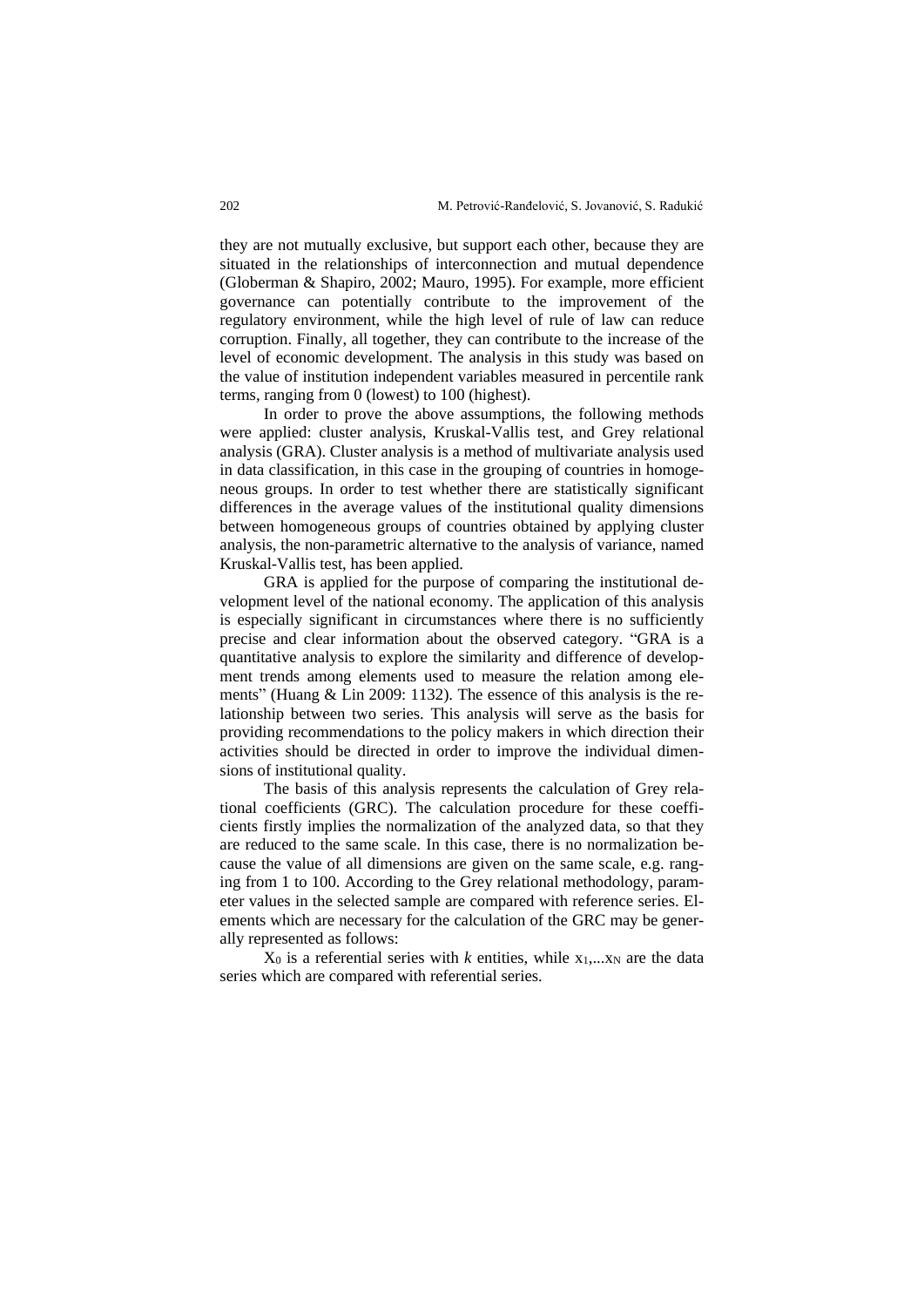$$
x_0 = [x_0(1), x_0(2), ..., x_0(j), ..., x_0(k)]
$$
  
\n
$$
x_1 = [x_1(1), x_1(2), ..., x_1(j), ..., x_1(k)]
$$
  
\n
$$
\vdots
$$
  
\n
$$
x_j = [x_j(1), x_j(2), ..., x_j(j), ..., x_j(k)]
$$
  
\n
$$
\vdots
$$
  
\n
$$
x_N = [x_N(1), x_N(2), ..., x_N(j), ..., x_N(k)]
$$

In this case, the referential series consists of maximum values of all six dimensions from WGI, thus *k*=6. Each country in the sample represents separate series. According to the number of countries included in the analysis, N=8.

The absolute difference  $(\Delta_{0i})$  of the compared series and the referential series should be obtained by using the following formula:

$$
\Delta_{0i}(j) = |x_0(j) - x_i(j)| \tag{1}
$$

and the maximum and the minimum difference should be found.

GRC ( $\gamma_{0i}$ ) between the series being compared with the referential series for the *j-th* value, i.e. in this case the cluster, is obtained by the following formula:

$$
\gamma_{0i}(j) = \frac{\Delta \min + \Delta \max}{\Delta_{0i}(j) + \Delta \max} \tag{2}
$$

where  $\Delta$ max = maxmax $\Delta_{0i}(j)$ ,  $\Delta$ min = minmin $\Delta_{0i}(j)$ .

Grey relational grade (GRG,  $\Gamma_{0i}$ ) for each series  $x_i$  can be calculated by summarizing GRC weighted values.

$$
\Gamma_{0i} = \sum_{j=1}^{k} w_j \gamma_{0i}(j) \tag{3}
$$

The final value of GRG represents the average value of grades obtained from the equation (3). "The higher value of the GRG means that the corresponding parameter is closer to optimal" (Hasni, Tabatabaei, & Amiri, 2012: 83). Optimal parameter is the defined target value of each dimension in the best performing countries.

## *3. EMPIRICAL RESULTS AND DISCUSSION*

The analysis covered 42 European countries. In order to confirm the first hypothesis, the hierarchical cluster analysis is applied, whereby the method for connecting the European countries in the homogeneous groups, i.e. clusters, was Whithin group linkage. According to this method, the dissimilarity between two clusters is represented by the average of all the possible distances between the cases within a single new cluster determined by combining clusters.

The three homogeneous groups are created with a different number of countries. The largest number of countries found in the second cluster,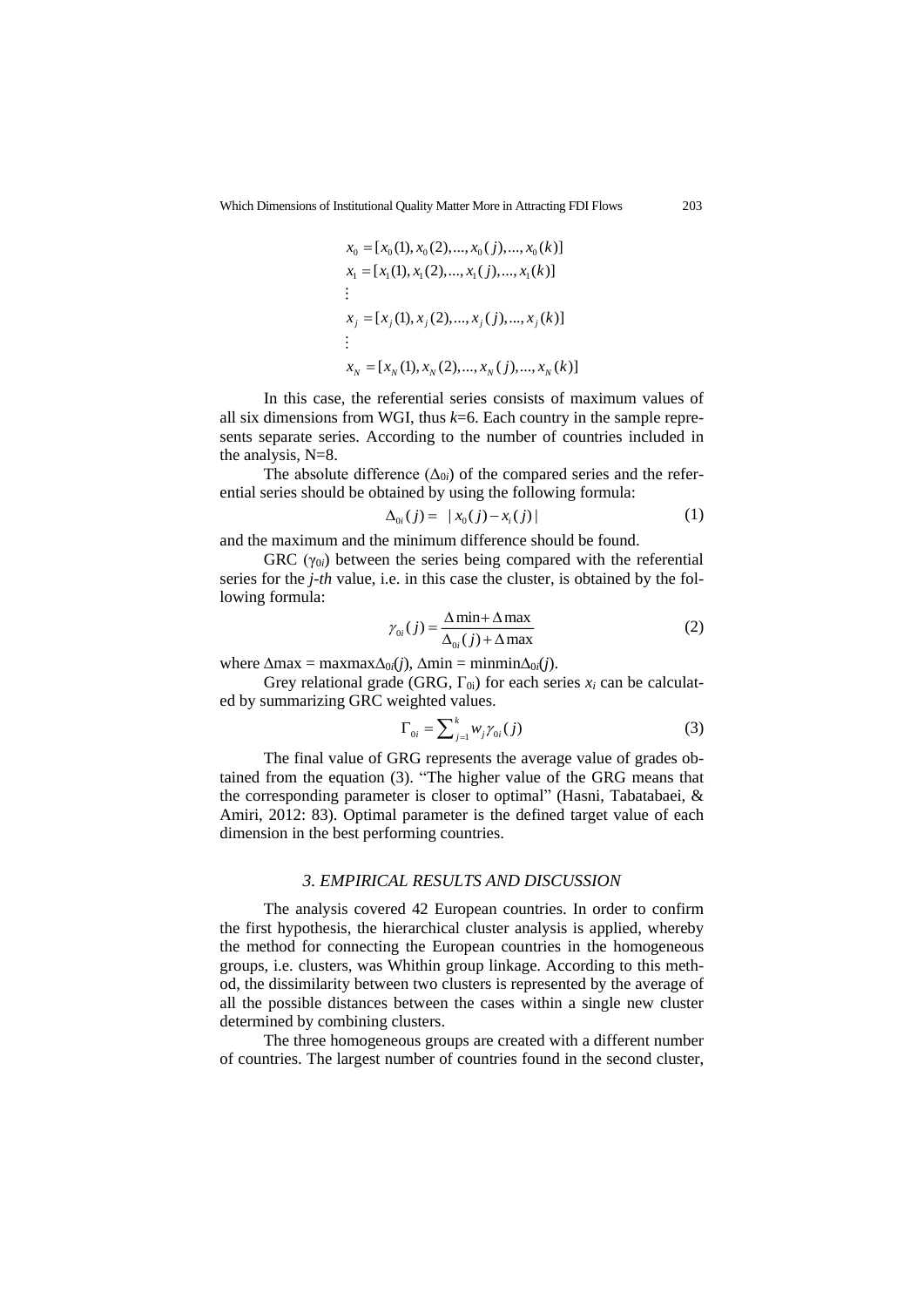covering, among others, 25 EU countries, except Bulgaria and Cyprus which were excluded from the analysis due to the unavailability of data. Bulgaria, together with Albania, Armenia, Montenegro, North Macedonia, Serbia and Turkey, is in the first cluster (Table 1).

| Cluster $1$ n=7 | Cluster $2 n=30$ |                    | Cluster $3$ n=5           |
|-----------------|------------------|--------------------|---------------------------|
| Albania         | Austria          | Latvia             | <b>Belarus</b>            |
| Armenia         | Belgium          | Lithuania          | BiH                       |
| <b>Bulgaria</b> | Croatia          | Luxembourg         | Moldova                   |
| Montenegro      | Czech Republic   | Malta              | <b>Russian Federation</b> |
| North Macedonia | Denmark          | <b>Netherlands</b> | Ukraine                   |
| Serbia          | Estonia          | <b>Norway</b>      |                           |
| Turkey          | Finland          | Poland             |                           |
|                 | France           | Portugal           |                           |
|                 | Georgia          | Romania            |                           |
|                 | Germany          | Slovak Republic    |                           |
|                 | Greece           | Slovenia           |                           |
|                 | Hungary          | Spain              |                           |
|                 | Iceland          | Sweden             |                           |
|                 | Ireland          | Switzerland        |                           |
|                 | Italy            | United Kingdom     |                           |

*Table 1. The Structure of the Cluster by Country*

Source: Authors research

The average level of accomplishment (percentile rank) of certain institutional quality dimensions by the clusters is given in Table 2. The average values of dimensions given in the table indicate the performances of clusters. The second cluster has the highest average value of the analyzed dimensions of institutional quality, which indicates that this cluster consists of the countries with the highest level of institutional development. Regarding the level of institutional development, then follow the countries that belong to the first cluster, while in the countries that belong to the third cluster the institutional development is at the lowest level.

| Cluster | Descriptive<br>statistics | VА    | PS    | GE    | RQ    | RL    | CC    |  |  |
|---------|---------------------------|-------|-------|-------|-------|-------|-------|--|--|
|         | Mean                      | 45.69 | 41.37 | 52.14 | 62.03 | 48.56 | 44.51 |  |  |
|         | Std. Deviation            | 10.72 | 16.74 | 3.39  | 6.35  | 5.85  | 9.76  |  |  |
| 2       | Mean                      | 84.18 | 72.30 | 83.27 | 84.80 | 83.58 | 81.93 |  |  |
|         | Std. Deviation            | 13.37 | 14.57 | 12.98 | 1.65  | 12.93 | 14.24 |  |  |
| 3       | Mean                      | 32.26 | 22.92 | 33.66 | 40.20 | 29.42 | 30.00 |  |  |
|         | Std. Deviation            | 17.72 | 7.68  | 15.21 | 9.46  | 10.96 | 11.03 |  |  |
| Total   | Mean                      | 71.58 | 61.26 | 72.17 | 75.69 | 71.29 | 69.51 |  |  |
|         | Std. Deviation            | 24.35 | 23.08 | 21.98 | 18.47 | 23.40 | 24.07 |  |  |
|         | Source: Authors research  |       |       |       |       |       |       |  |  |

*Table 2. The Average Values of Indicators by Clusters*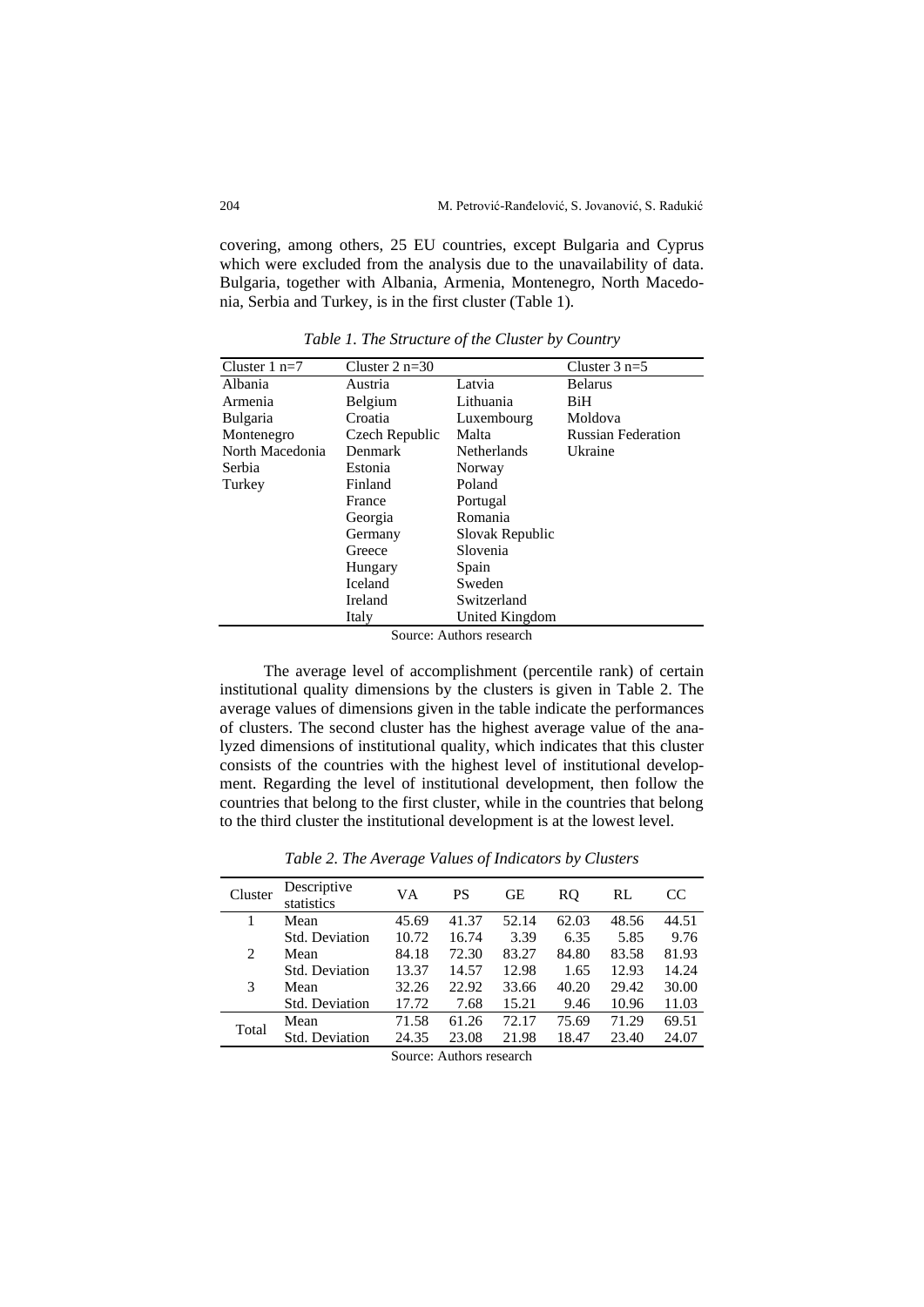There is a large gap in institutional development between the countries that belong to the second cluster and those which are classified into the first and third. The institutional quality in the group of countries in the third cluster is on the average about 50 percent lower compared to the countries in the second cluster. Better performances regarding the institutional development, are to certain extent, realized by the countries from the first cluster, in which the quality of institutions is on the average around 32 percent lower compared to the countries in the second cluster.

In order to test the significance of the observed differences Kruskal-Vallis test has been applied, as the preconditions for the application of the one-way factor analysis have not been fulfilled. Since the realized level of significance (Table 3) is lower than 0.05, the hypothesis that there are differences in the average values of the institutional quality between created groups (clusters) of countries can be confirmed.

|             | VaC    |        | GovE   |        |        |        |
|-------------|--------|--------|--------|--------|--------|--------|
| Chi-Square  | 24.204 | 22.592 | 23.369 | 23.602 | 25.664 | 24.966 |
| df          |        |        |        |        |        |        |
| Asymp. Sig. | .000   | .000   | .000   | .000   | .000   | 000    |

*Table 3. Test Statisticsa,b*

a. Kruskal Wallis Test b. Grouping Variable: Average Linkage (Within Group)

Source: Authors research

In the next step, the analysis will be focused on the countries that belong to the first cluster. Based on the link between FDI inflows and the institutional quality dimensions, the analysis is aimed at determining their contribution to the achievement of the targeted level of institutional quality. In Table 4 the values of all six institutional quality dimensions, as well as the targeted values of best performing countries in this context are given.

| Country              | VA     | PS    | <b>GE</b>                                          | RO.   | RL     | CC     |
|----------------------|--------|-------|----------------------------------------------------|-------|--------|--------|
| Albania              | 51.20  | 49.50 | 48.10                                              | 60.60 | 40.90  | 31.70  |
| Armenia              | 49.30  | 25.90 | 48.60                                              | 61.10 | 51.90  | 57.70  |
| Bulgaria             | 56.00  | 60.80 | 50.50                                              | 69.70 | 51.40  | 46.20  |
| Montenegro           | 48.80  | 47.20 | 53.40                                              | 64.90 | 55.30  | 56.30  |
| North Macedonia      | 50.20  | 50.50 | 57.70                                              | 68.80 | 52.40  | 38.00  |
| Serbia               | 40.60  | 43.90 | 54.30                                              | 57.20 | 47.60  | 37.50  |
| Turkey               | 23.70  | 11.80 | 52.40                                              | 51.90 | 40.40  | 44.20  |
| Target value/Country | 100.00 | 96.70 | 99.50                                              | 99.00 | 100.00 | 100.00 |
|                      |        |       | Norway Iceland Switzerland Finland Finland Denmark |       |        |        |

*Table 4. The Values of Indicators and Targeted Values*

Source: Authors research based on the World Bank Worldwide Governance Indicators database, December 2021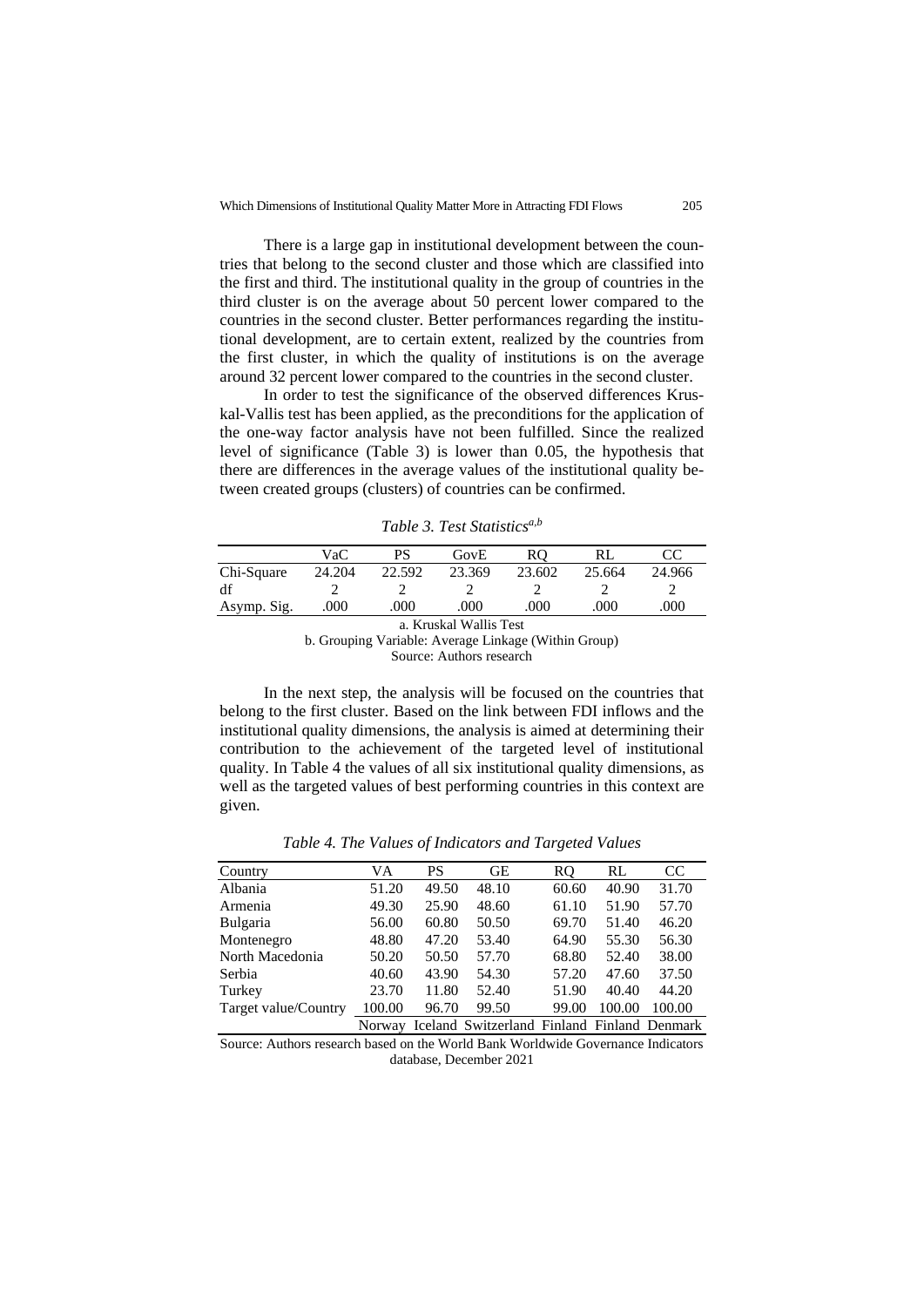In the first dimension, VA, maximum percentile-rank in the amount of 100 is recorded in Norway. In Finland and Denmark, the maximum percentile rank (100) of the RL and CC dimension, are recorded, respectively. In the second, third and fourth dimensions, a maximum percentile rank in amount of 96.7, 99.5 and 99.00 is recorded in Iceland, Switzerland and the Finland, respectively.

Calculating the difference between the values of the individual dimensions by countries and target value (equation 1), the results were obtained, as shown in Table 5.

Based on the calculated deviation and by applying the equation 2, the values of GRC were obtained. The maximum value of the coefficient (1) represents the minimum distance from the target value.

| Country         | VA   | PS                       | GЕ   | RO   | RL   | <sub>CC</sub> |
|-----------------|------|--------------------------|------|------|------|---------------|
| Albania         | 48.8 | 47.2                     | 51.4 | 38.4 | 59.1 | 68.3          |
| Armenia         | 50.7 | 70.8                     | 50.9 | 37.9 | 48.1 | 42.3          |
| <b>Bulgaria</b> | 44.0 | 35.9                     | 49.0 | 29.3 | 48.6 | 53.8          |
| Montenegro      | 51.2 | 49.5                     | 46.1 | 34.1 | 44.7 | 43.7          |
| North Macedonia | 49.8 | 46.2                     | 41.8 | 30.2 | 47.6 | 62.0          |
| Serbia          | 59.4 | 52.8                     | 45.2 | 41.8 | 52.4 | 62.5          |
| Turkey          | 76.3 | 84.9                     | 47.1 | 47.1 | 59.6 | 55.8          |
|                 |      | Source: Authors research |      |      |      |               |

*Table 5. Deviation from Target Values*

|                 | Table 6. Grey Relation Coefficients |      |      |      |      |               |
|-----------------|-------------------------------------|------|------|------|------|---------------|
| Country         | VA                                  | PS   | GЕ   | RQ.  | RL   | <sub>CC</sub> |
| Albania         | 0.96                                | 0.91 | 0.91 | 0.89 | 0.88 | 0.81          |
| Armenia         | 0.95                                | 0.78 | 0.91 | 0.90 | 0.97 | 1.00          |
| <b>Bulgaria</b> | 1.00                                | 1.00 | 0.93 | 1.00 | 0.96 | 0.91          |
| Montenegro      | 0.94                                | 0.90 | 0.96 | 0.94 | 1.00 | 0.99          |
| North Macedonia | 0.95                                | 0.92 | 1.00 | 0.99 | 0.97 | 0.85          |
| Serbia          | 0.89                                | 0.88 | 0.96 | 0.86 | 0.93 | 0.85          |
| Turkey          | 0.79                                | 0.71 | 0.95 | 0.81 | 0.88 | 0.89          |

Source: Authors research

*Table 7. Spearman's Rho Correlation Coefficients and Weights*

|                                | VА    |       | GЕ    |       |       |       |  |  |  |
|--------------------------------|-------|-------|-------|-------|-------|-------|--|--|--|
| Correlation coefficients 0.217 |       | 0.051 | 0.181 | 0.188 | 0.165 | 0.260 |  |  |  |
| Weights                        | 0.204 | 0.048 | 0.170 | 0.177 | 0.155 | 0.245 |  |  |  |
| Source: Authors research       |       |       |       |       |       |       |  |  |  |

In order to calculate the final GRG it is necessary to weight the calculated value of GRC by appropriate weights to emphasize the importance of individual dimensions in the structure of GRG, and in this particular case, the dimensions of institutional quality. The weights are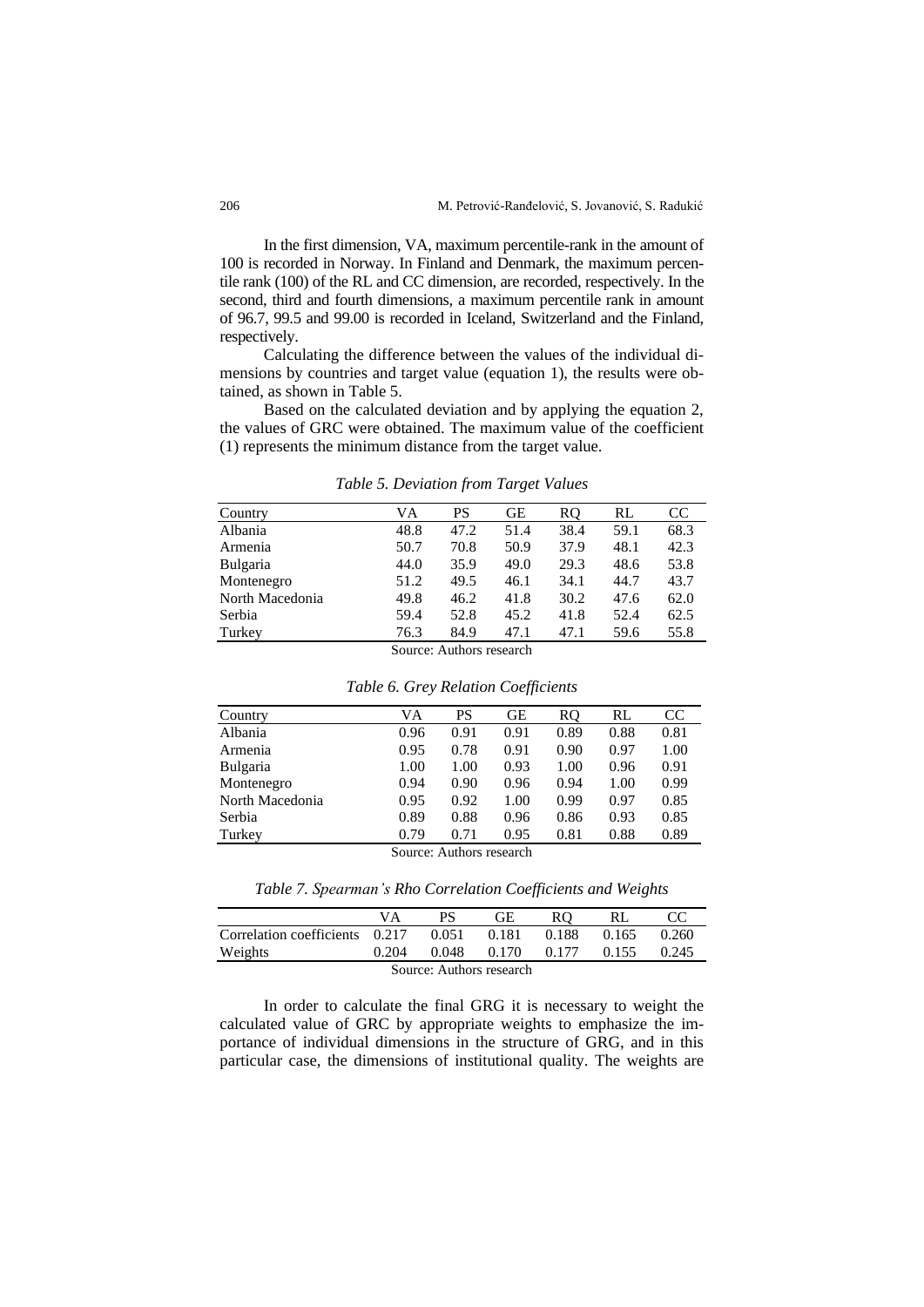calculated based on the values of correlation coefficients between individual institutional quality dimensions and FDI inflows in all European countries (see Table 7).

| Country                  | VA    | PS    | GЕ    | RO.   | RL    | <sub>CC</sub> | Grade |  |  |
|--------------------------|-------|-------|-------|-------|-------|---------------|-------|--|--|
| Albania                  | 0.196 | 0.044 | 0.155 | 0.158 | 0.137 | 0.198         | 0.888 |  |  |
| Armenia                  | 0.194 | 0.037 | 0.155 | 0.159 | 0.150 | 0.245         | 0.940 |  |  |
| <b>Bulgaria</b>          | 0.204 | 0.048 | 0.158 | 0.177 | 0.150 | 0.222         | 0.959 |  |  |
| Montenegro               | 0.193 | 0.043 | 0.163 | 0.167 | 0.155 | 0.242         | 0.963 |  |  |
| North Macedonia          | 0.195 | 0.044 | 0.170 | 0.175 | 0.151 | 0.208         | 0.944 |  |  |
| Serbia                   | 0.181 | 0.042 | 0.164 | 0.152 | 0.145 | 0.207         | 0.892 |  |  |
| Turkey                   | 0.161 | 0.034 | 0.161 | 0.144 | 0.136 | 0.218         | 0.854 |  |  |
| Source: Authors research |       |       |       |       |       |               |       |  |  |

*Table 8. Weighted GRC and GRG*

Based on the values of Spearman's rho correlation coefficient, shown in Table 7, it can be seen that the highest level of direct agreement with the FDI inflows has the dimension of institutional quality referred to CC  $(0.260)$ , followed by the VA  $(0.217)$  and RO  $(0.188)$ , that show the same level of agreement with the FDI inflows. The lowest level of correlation with the FDI inflows refers to PS (0.051), which indicates that there is interdependence between these two variables.

The weights related to GRC are matched to the degree of agreement with the FDI inflows. Thus, the largest share in the structure of GRG has CC (0.245), while PS (0.048) has the lowest share. Weighted values of the GRC, as well as calculated value of GRG, are shown in Table 8.

The ranking of the selected countries has been made according to the weighted values of the GRC and the calculated value of GRG (Table 9). The highest rank (1) is assigned to a highest weighted value GRC, and thus the calculated value of the GRG. The highest rank of each of the analyzed institutional quality dimensions indicates that this dimension in the relevant country, taking into account the relation with FDI, is more developed compared to other countries, i.e. that according to this dimension given country is closest to the countries that are grouped in the third cluster (cluster with the highest level of institutional quality).

| Country         | VА | PS | GЕ |   | RL | CC | Rank |
|-----------------|----|----|----|---|----|----|------|
| Albania         |    | 3  |    |   | h  |    | n    |
| Armenia         |    | 6  |    |   |    |    |      |
| Bulgaria        |    |    |    |   |    |    |      |
| Montenegro      |    |    |    |   |    |    |      |
| North Macedonia |    |    |    |   |    |    |      |
| Serbia          | h  |    |    | 6 |    | h  |      |
| Turkey          |    |    |    |   |    |    |      |

*Table 9. Country Rank According to GRC and GRG*

Source: Authors research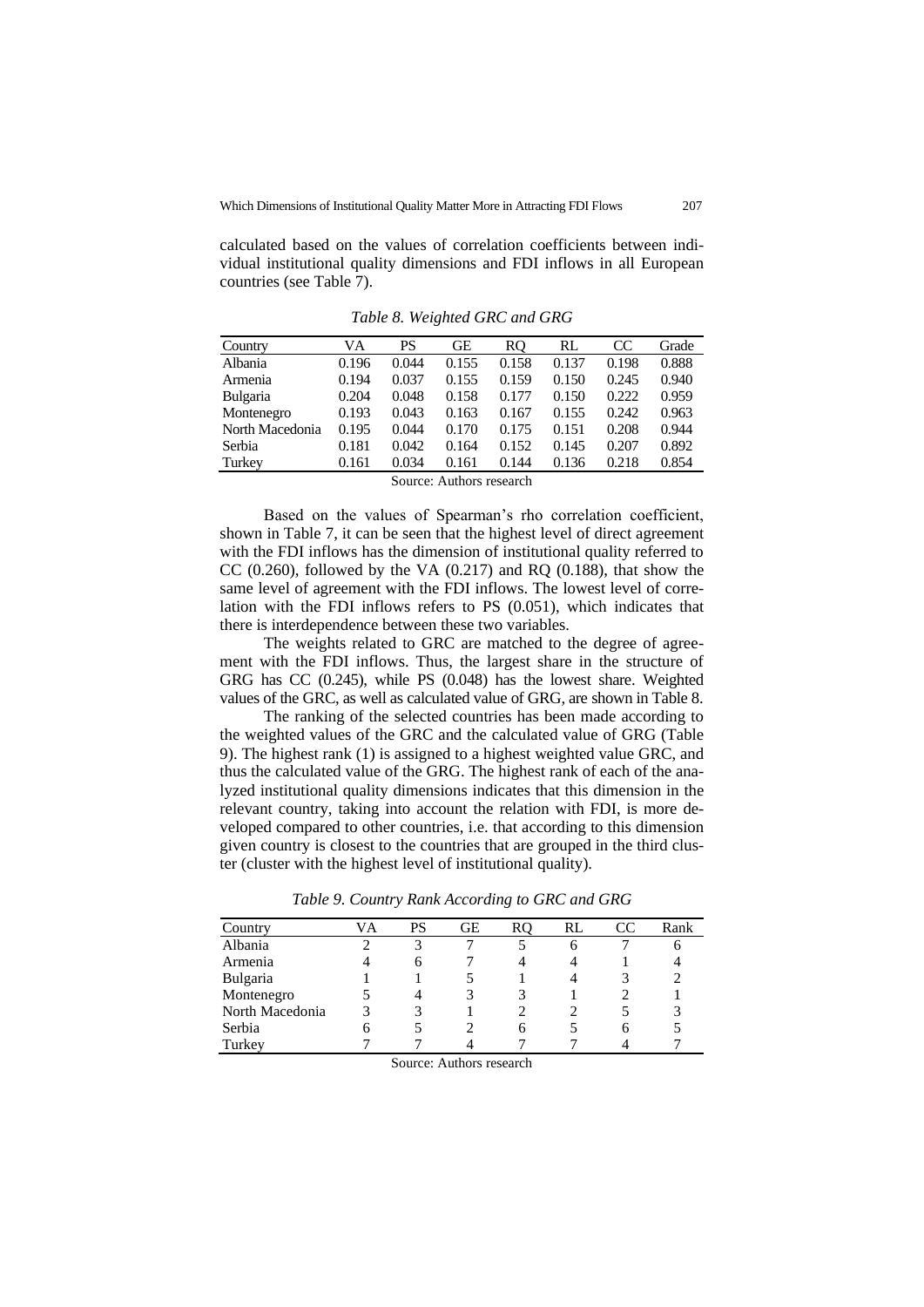According to the obtained ranks, Bulgaria is the closest to the second cluster regarding the VA, PS and RQ institutional dimensions; North Macedonia in terms of GE; Montenegro in terms of RL; and Armenia is closest to second cluster regarding the CC institutional dimension.

Taking into account all the dimensions of institutional quality, the closest to the countries of the second cluster is Montenegro (rank 1), followed by Bulgaria (rank 2), and North Macedonia (rank 3). After them, on the rank list of institutional quality the highest position is taken by Armenia and Serbia. Albania and Turkey are far behind the countries that belong to the second cluster. Regardless of the fact that the most developed institutional dimension in Albania is VA, other institutional quality dimensions are very poorly developed, as is also the case with Turkey.

### *CONCLUSION*

This paper investigates the dispersion in the development of institutional quality and sensitivity of inward FDI flows (measured in FDI as percentage of GDP) on the development level of individual institutional quality dimensions in European countries for 2020. For this purpose, the empirical analysis in this paper relies on the usage of a set of institutional quality indicators from the World Bank's Worldwide Governance Indicators database. These indicators are grouped into six different categories, as follows: Voice and Accountability (VA), Political stability and Absence of Violence/ Terrorism (PS), Government Effectiveness (GE), Regulatory Quality (RQ), Rule of Law (RL), and Control of Corruption (CC).

Research results and discussions can be systematized in several segments.

When making a decision for FDI location, foreign investors put, among other factors, an emphasis on the host country institutional quality. A review of relevant literature finds that institution-FDI nexus causes many controversies in the extensive empirical literature on FDI. However, the arguments in favor of the growing importance of this determinant of FDI inflows encounter empirical support in a number of empirical studies.

Based on the obtained empirical results of the cluster analysis and grouping of the countries in the clusters, the first defined hypothesis of this study is partially proven - there is pronounced institutional heterogeneity among European countries. Contrary to the expected results, all EU member states do not achieve best institutional performance. EU Member country - Bulgaria, along with non-EU countries - Albania, Armenia, Montenegro, North Macedonia, Serbia and Turkey are classified into the first cluster, which by the quality of the institutions does not achieve the best performance. The existence of significant differences in the average values of all six institutional quality dimensions between the formed clusters, additionally confirms the results of the applied Kruskal-Vallis test.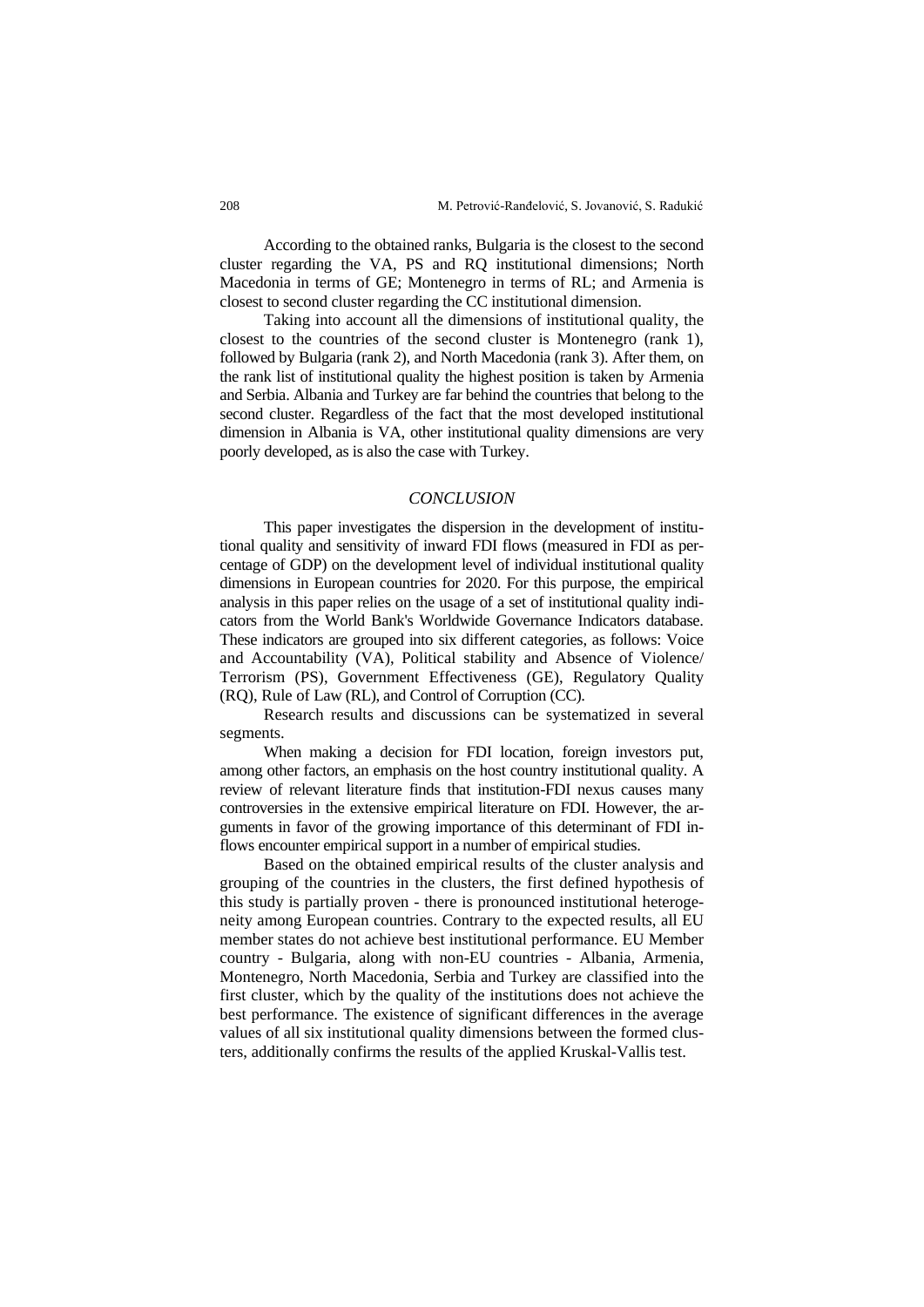Previously obtained results define the focus of further research. In order to determine the distance of the countries in the first cluster to the frontier – best performing countries in terms of the development of individual institutional quality dimensions, Gray relational analysis has been applied. The results clearly point to the relative importance of institutional quality indicators in determining FDI flows in the countries that belong to the first cluster (Albania, Armenia, Bulgaria, Montenegro, North Macedonia, Serbia and Turkey). In other words, the empirical results confirm the second hypothesis - not all indicators of institutional quality have equal importance in determining FDI inflows in the observed countries, which is in line with the research of Kurul and Yalta (2017). Observed by the dimensions of institutional quality, the greatest importance for FDI inflows in the countries of the first cluster, according to the obtained values of weights that are related to the GRC, belongs to CC (0.245), while PS has minor importance  $(0.048)$ .

The results obtained by the ranking of countries based on the weighted values of GRC and GRG calculated value indicate that Montenegro, Bulgaria and North Macedonia are closest to the best performed cluster regarding the development of all institutional quality dimensions, taking into account the relationship with the FDI inflows. This result is not surprising for Bulgaria given that it has the status of full membership in the EU. Lower institutional performances of other countries in this cluster are the consequence of still unfinished transition processes and the need for numerous structural adjustments of their economies to the challenges of the European integration processes.

An essential question in designing and implementing the policies towards FDI is which dimensions of institutional quality matter more in determining the FDI inflows in the European countries. In this regard, the contribution of this paper is twofold. First, this paper provides a valuable contribution to the development of the empirical literature on the relationship between the institutions and the FDI inflows in the European countries by employing Gray relational analysis. The application of this method made it possible to identify those dimensions of established institutional infrastructure that have the greatest impact on FDI inflows, and to map out the key institutional areas that should be improved in order to achieve larger FDI inflows. To the best of our knowledge, none of the existing empirical studies in the literature has been conducted by employing this method, especially not on the case of the European economies.

The second contribution pertains to the ranking of countries from the first cluster according to the GRC and GRG, which made it possible to provide not only the recommendation on which dimensions of the institutional framework should be improved in order to achieve greater FDI inflows, but also clearly determine the relative position of the first cluster countries in relation to the second cluster countries.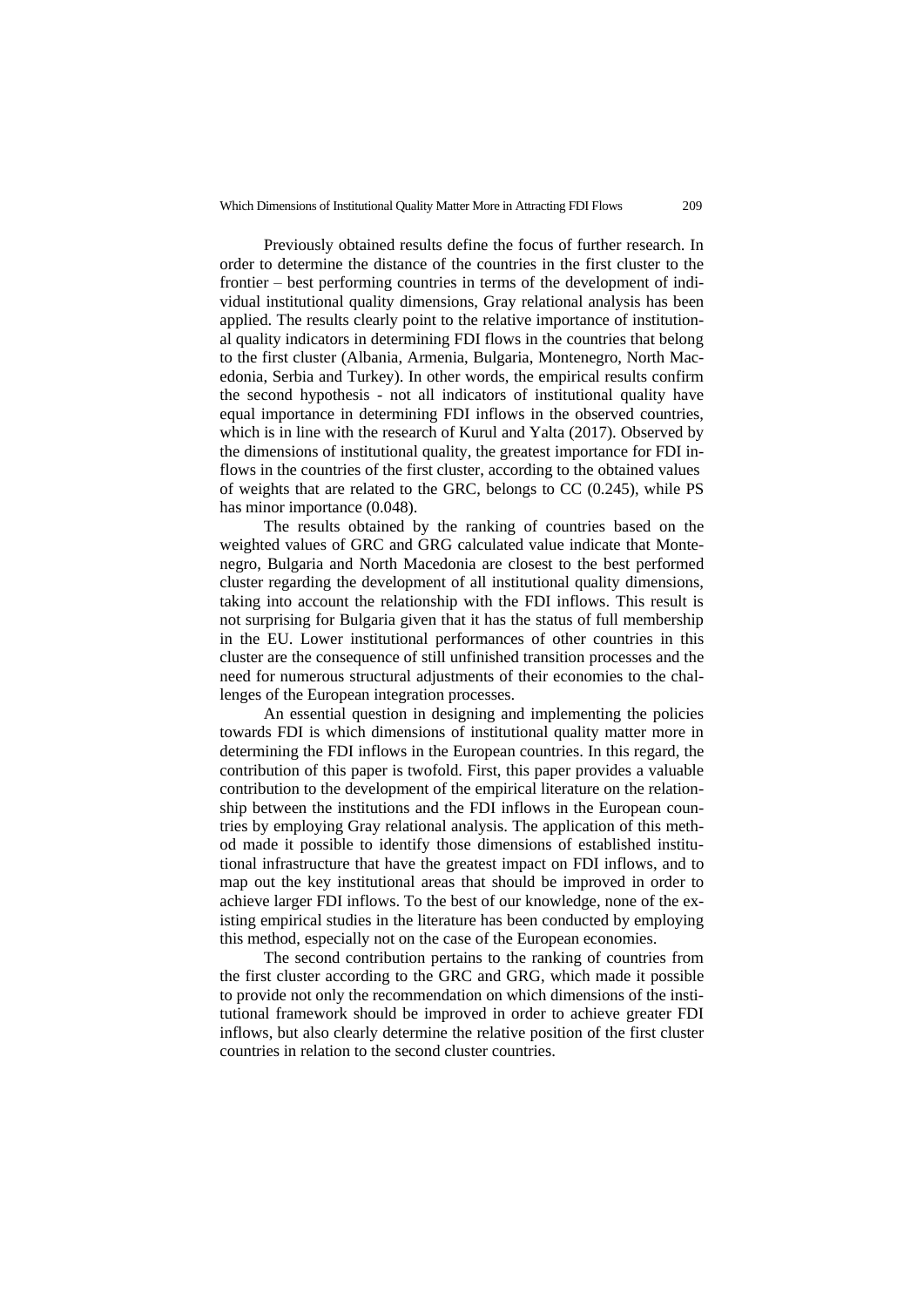Empirical findings of this study have important policy implications for European countries grouped in the first cluster. First, since those European countries with well-developed institutional infrastructure achieve higher FDI inflows, the improvement of critical institutional quality dimensions in European countries in the first cluster represents a priority area of action for policymakers in the future. For these countries, political stability represents that dimension of institutional quality that poses the greatest barriers to FDI. The reason of being that is the low level of political stability diverts the decisions of potential foreign investors, since it increases the risk and uncertainty regarding the realization of a particular FDI project that satisfies the basic investors' expectations. In addition to that, to increase the level of political stability, the activity of the policy makers should be directed towards enforcing the rule of law, as the dimension of institutional environment that does not directly encourage FDI inflows, but indirectly increases the predictability of investment and provide guarantees regarding the FDI realization.

Furthermore, from the perspective of the development of institutional quality dimensions at the country level, in order to encourage greater FDI inflows, policy makers should consider engaging in the activities in the following areas: raising the government effectiveness and effective control of corruption in Albania, which are bottleneck in administrative settings for FDI and undermine respect for the rule of law; in Armenia and Bulgaria, emphasis should be placed on increasing the efficiency of the government; increasing the level of democracy and strengthening of political institutions are of the utmost importance in Montenegro and North Macedonia; the priority task in the future in Serbia is imposing the continuation of the regulatory reforms implementation and the process of legislation harmonization with EU *acquis* in order to improve the quality of legislative regulation and increase the ability of regulatory authorities to control crime, as well as increasing the level of citizen participation in political decision-making and more effective protection of human rights as a precondition for building a market economy and democratic society; in Turkey, emphasis should be placed on improving the institutional quality in four dimensions: respecting democratic principles, strengthening political stability, improving the quality of legislative regulations and the creation of conditions for effective law enforcement.

The presented research has not examined the impact of institutions on FDI led economic growth, but this could be a good starting point for our future research. Also, whereas different types of FDI have different effects on the host country's economic development, the impact analysis of the institutions on different types of investments in terms of their motivation can be a very interesting area of research in the future.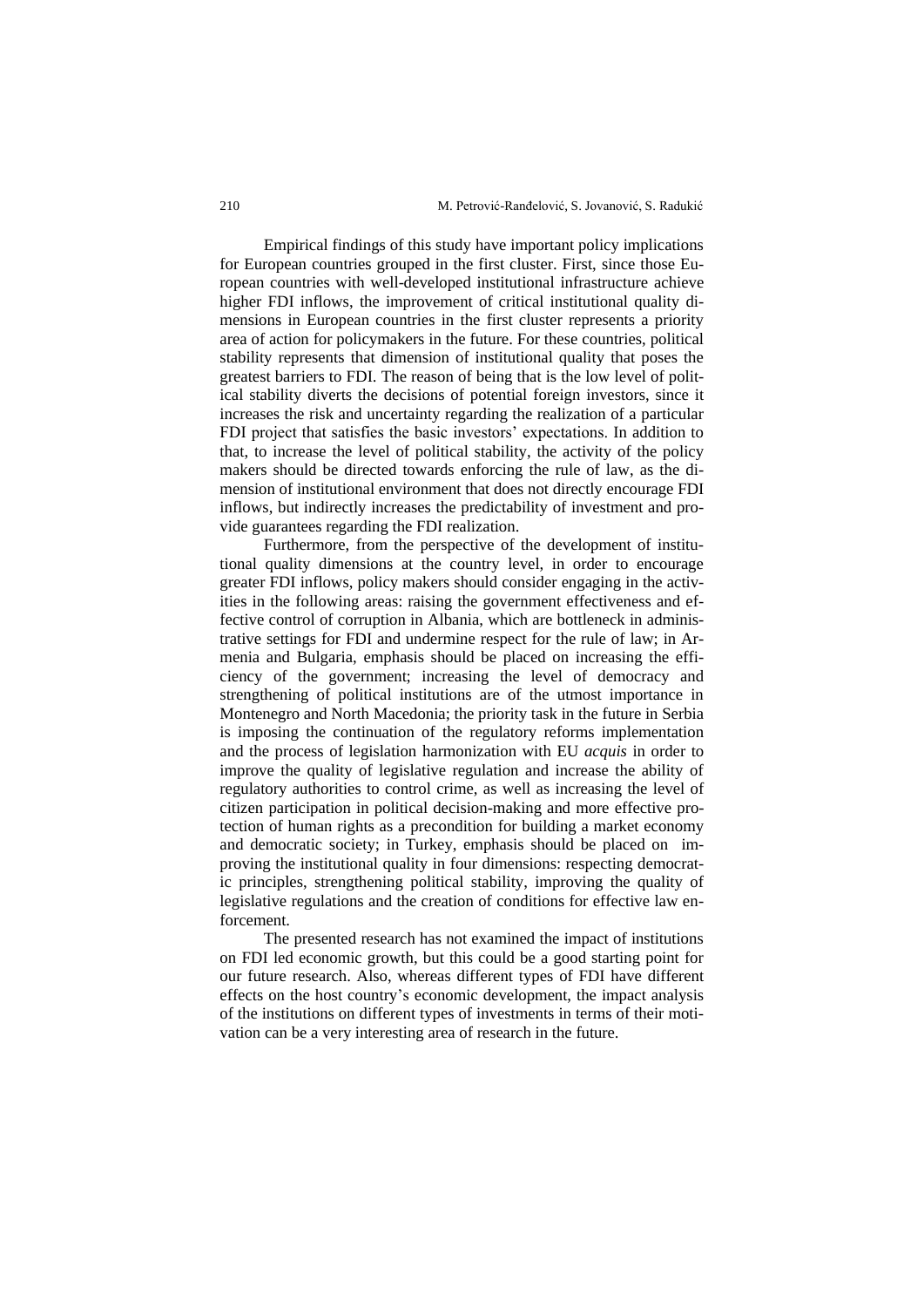### *REFERENCES*

- Acemoglu, D., Johnson, S., & Robinson, J. A. (2005). Institutions as the Fundamental Cause of Long-Run Growth. In: P. Aghion & Durlauf, S. N. (Eds.), *Handbook of Economic Growth* Volume 1A (pp. 385-472). Retrieved October 10, 2020, from https://economics.mit.edu/files/4469.
- Acemoglu, D., Johnson, S., Robinson, J., & Thaicharoen, Y. (2003). Institutional Causes, Macroeconomic Symptoms: Volality, Crises and Growth. *Journal of Monetary Economics*, *50*(1), 49-123.
- Al-Sadig, A. (2009). The Effects of Corruption on FDI Inflows. *Cato Journal*, *29*(2), 267- 294. Retrieved October 15, 2020, from https://www.cato.org/sites/cato.org/ files/serials/files/cato-journal/2009/5/cj29n2-4.pdf
- Asiedu, E., & Lien, D. (2011). Democracy, Foreign Direct Investment and Natural Resources. *Journal of International Economics*, *84,* 99-111. https://doi.org/10. 1016/j.jinteco.2010.12.001
- Bailey, N. (2018). Exploring the Relationship Between Institutional Factors and FDI Attractiveness: A Meta-Analytic Review. *International Business Review*, *27*, 139-148.
- Bellos, S., & Subasat, T. (2012). Corruption and Foreign Direct Investment: A Panel Gravity Model Approach. *Bulettin of Economic Research*, *64*(4), 565-574. https://doi.org/10.1111/j.1467-8586.2010.00370.x
- Benassy-Quere, A., Coupet, M., & Mayer, T. (2005). Institutional Determinants of Foreign Direct Investment. *CEPII Working Paper,* No 2005-05. Retrieved October 10, 2020, from http://citeseerx.ist.psu.edu/viewdoc/download? doi=10.1.1.182.6961&rep=rep1&type=pdf.
- Brahim, M., & Rachdi, H. (2014). Foreign Direct Investment, Institutions and Economic Growth: Evidence from the MENA Region. *Journal of Reviews on Global Economics, 3*, 328-339.
- Chang, H. (2011). Institutions and Economic Development: Theory, Policy and History. *Journal of Institutional Economics,* 7(4), 473-498. doi:10.1017/ S1744137410000378
- Coan, T. G., & Kugler, T. (2008). The Politics of Foreign Direct Investment: An Interactive Framework. *International Interactions*, *34*(4), 402–422. Retrieved October 10, 2020, from https://scholar.harvard.edu/files/tcoan/files/politicsfdi. pdf.
- Cuervo-Cazurra, A., & Genc, M. (2008). Transforming Disadvantages into Advantages: Developing-Country MNEs in the Least Developed Countries. *Journal of International Business Studies*, *39*, 957–979.
- Drabek, Z., & Payne, W. (2002). The Impact of Transparency on Foreign Direct Investment. *Journal of Economic Integration*, *17*, 777-810.
- Economides, G., & Egger, P. H. (2009). The Role of Institutions in Economic Outcomes: Editorial Introduction. *European Journal of Political Economy*, *25*(3), 277-279.
- Ferreira, M. P., & Ferreira, J. G. (2016). The Impact of the Selected Institutional Environment Dimensions of the Sub-Saharan Countries on their Ability to Attract Foreign Direct Investment. *Revista Eletronica de Negocios Internacionais*  (*Review of International Business*), *11*(1), 21-36. Retrieved August 5, 2020, from https://internext.espm.br/internext/article/view/325.
- Globerman, S., & Shapiro, D. (2002). Global Foreign Direct Investment Flows: The Role of Governance Infrastructure. *World Development*, *30*(11), 1899-1919.
- Globerman, S., & Shapiro, D. M. (2003). Governance infrastructure and US foreign direct Investment. *Journal of International Business Studies*, *34*(1), 19-39.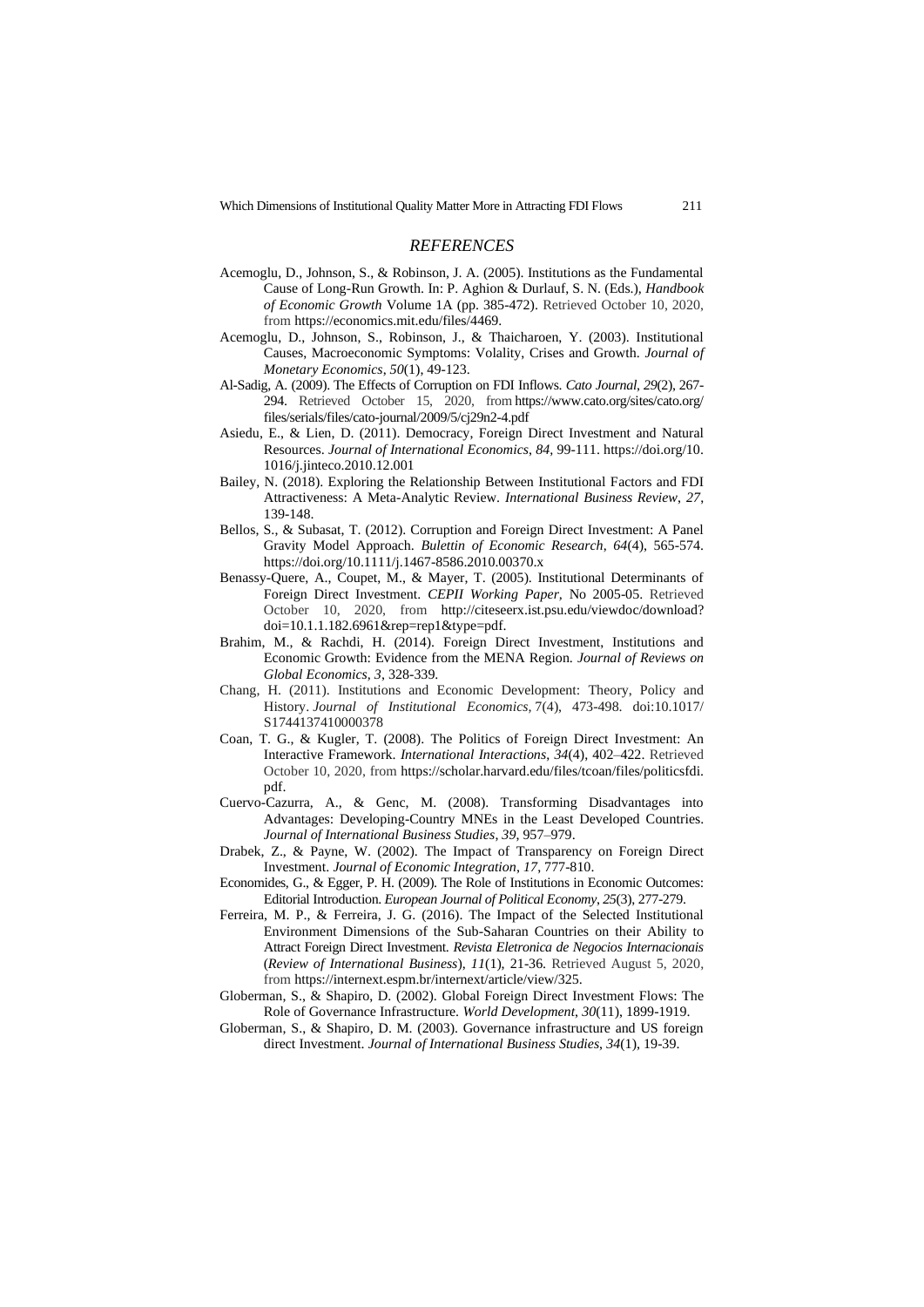- Globerman, S., [Shapiro, D.,](https://www.emeraldinsight.com/author/Shapiro%2C+Daniel) & Tang, Y. (2006). Foreign Direct Investment in Emerging and Transition European Countries. *International Finance Review*, *6*(6), 431 - 459.
- Habib, M., & Zurawicki, L. (2002). Corruption and Foreign Direct Investment. *Journal of International Business Studies*, *33*(2), 291-307.
- Harms, P., & Ursprung, H. W. (2001). Do Civil and Political Repression Really Boost Foreign Direct Investments? *CESifo Working Paper*, No. 421, CESifo Group Munich. Retrieved August 1, 2020, from https://www.econstor.eu/handle/ 10419/75778.
- Hasni, H., Tabatabaei, A., & Amiri, G. (2012). Grey Relational Analysis to Determine the Optimum Process Parameters for Open-End Spinning Yarns. *Journal of Engineered Fibers and Fabrics*, *7*(2), 81-86.
- Holmes Jr., R. M., Miller, T., Hitt, M. A., & Salmador, M. P. (2012). The Interrelationships among Informal Institutions, Formal Institutions, and Inward Foreign Direct Investment. *Journal of Management*, *39*(2), 531-566. https://doi.org/10.1177%2F0149206310393503
- Huang, Y., & Lin, C. (2009). Constructing Grey Relational Analysis Model Evaluation of Tourism. *Journal of Information and Optimization Sciences*, *30*(6), 1129-1138.
- Jensen, N. (2003). Democratic Governance and Multinational Corporations: Political Regimes and Inflows of Foreign Direct Investment. *International Organization, 57*(3), 587-616.
- Jude, C., & Levieuge, G. (2014). Growth Effect of FDI in Developing Economies: The Role of Institutional Quality. Retrieved August 1, 2020, from HAL, https://halshs.archives-ouvertes.fr/halshs-01014404/document.
- Kaditi, E. A. (2010). Foreign Investments and Institutional Convergence in Southeastern Europe. *LICOS Discussion Paper*, No. 260. Leuven: LICOS. Retrieved September 1, 2020, from https://feb.kuleuven.be/drc/licos/ publications/dp/dp260.pdf.
- Kaufmann, D., Kraay, A., & Mastruzzi, M. (2010). The Worldwide Governance Indicators: Methodology and Analytical Issues. *The World Bank Policy Research Working Paper*, No. 5430. Retrieved September 15, 2020, from https://openknowledge.worldbank.org/handle/10986/3913.
- Kinoshita, Y., & Campos, N. F. (2004). Estimating the Determinants of Foreign Direct Investment Inflows: How Important are Sampling and Omitted Variable Biases? *BOFIT Discussion Papers*, No. 10. Retrieved September 1, 2020, from https://www.econstor.eu/handle/10419/212541.
- Knack, S., & Keefer, P. (1995). Institutions and Economic Performance: Cross-Country Tests Using Alternative Institutional Measures. *Economic and Politics*, *7*(3), 207–227.
- Kurul, Y. (2017). Nonlinear Relationship between Institutional Factors and FDI Flows: Dynamic Panel Threshold Analysis. *International Review of Economics and Finance*, *48*, 148-160. http://dx.doi.org/10.1016/j.iref.2016. 12.002
- Kurul, Z., & Yalta, Y. (2017). Relationship Between Institutional Factors and FDI Flows in Developing Countries: New Evidence from Dynamic Panel Estimation. *Economies*, *5*, 17. doi:10.3390/economies5020017
- Levis, M. (1979). Does Political Instability in Developing Countries Affect Foreign Investment Flow? An Empirical Examination. *Management International Review*, *19*(3): 59-68.
- Lewis, J. (2008). Factors Influencing Foreign Direct Investment in Lesser Developed Countries. *The Park Place Economist*, *8*(1), 97-107.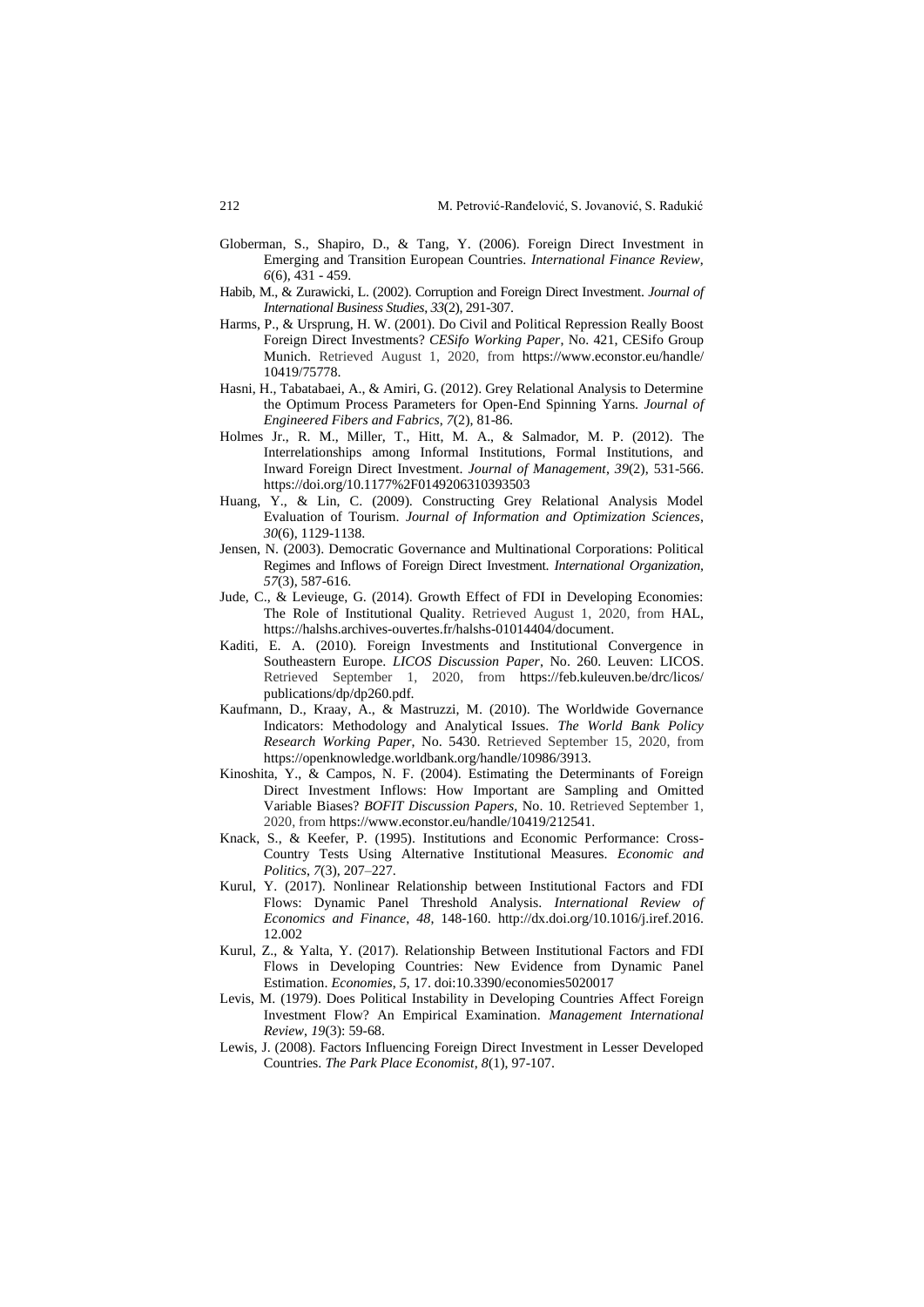Which Dimensions of Institutional Quality Matter More in Attracting FDI Flows 213

- Li, D., & Ferreira, M. P. (2011). Institutional Environment and Firms' Sources of Financial Capital in Central and Eastern Europe. *Journal of Business Research*, *64*, 371–376.
- Mauro, P. (1995). Corruption and Growth. *The Quarterly Journal of Economics*, *110*(3), 681-712.
- Nondo, C., Kahsai, M. S., & Hailu, Y. G. (2016). Does Institutional Quality Mater in Foreign Direct Investment: Evidence from Sub-Saharan African Countries. *African Journal of Economic and Sustainable Development*, *5*(1), 12-30. Retrieved August 1, 2020, from http://www.inderscience.com/offer.php?id= 74441.
- North, D. C. (1991). Institutions. *The Journal of Economic Perspectives*, *5*(1), 97-112.
- Park, H. (2003). Determinants of Corruption: A Cross-National Analysis. *Multinational Business Review*, *11*(2), 35-39.
- Root, F. R., & Ahmed, A. A. (1979). Empirical Determinants of Manufacturing Direct Foreign Investment in Developing Countries. *Economic Development and Cultural Change*, *27*(4), 751-767.
- Schneider, F., & Frey, B. (1985). Economic and Political Determinants of Foreign Direct Investment. *World Development*, *13*(2), 161-175.
- Smarzynska, B. K., & Wei, S. (2002). Corruption and Cross-Border Investment: Firm-Level Evidence. *William Davidson Working Paper*, No. 494. Retrieved September 15, 2020, from https://econpapers.repec.org/paper/wdipapers/2002- 494.htm.
- Trojette, T. (2016). Foreign Direct Investment, Institutions and Economic Growth: Threshold Effect. Retrieved September 15, 2020, from https://www.dohainstitute. edu.qa/MEEA2016/Downloads/Ines%20Trojette\_Final.pdf.
- UNCTAD (1998). *World Investment Report 1998: Trends and Determinants*. United Nations: New York and Geneva.
- Victoria, D., & Martin, J. (2018). Do Institutions Still Matter for Investors? Impact of Institutional Determinants on Investment Inflows into European Economies. *Acta Oeconomica*, *68*(2), 245-270.
- Vittorio, D., & Marani, U. (2006). Do Institutions Matter for FDI? A Comparative Analysis for the MENA Countries. *MPRA Paper*, No. 2426. Retrieved September 15, 2020, from https://mpra.ub.uni-muenchen.de/2426/1/MPRA\_ paper\_2426.pdf.
- Wei, S. J. (2000). How Taxing is Corruption on International Investors? *The Review Of Economics and Statistics*, *82*(4), 1-12.
- World Bank. (2021). Worldwide Governace Indicators. Retrieved December 14, 2021, from https://info.worldbank.org/governance/wgi/